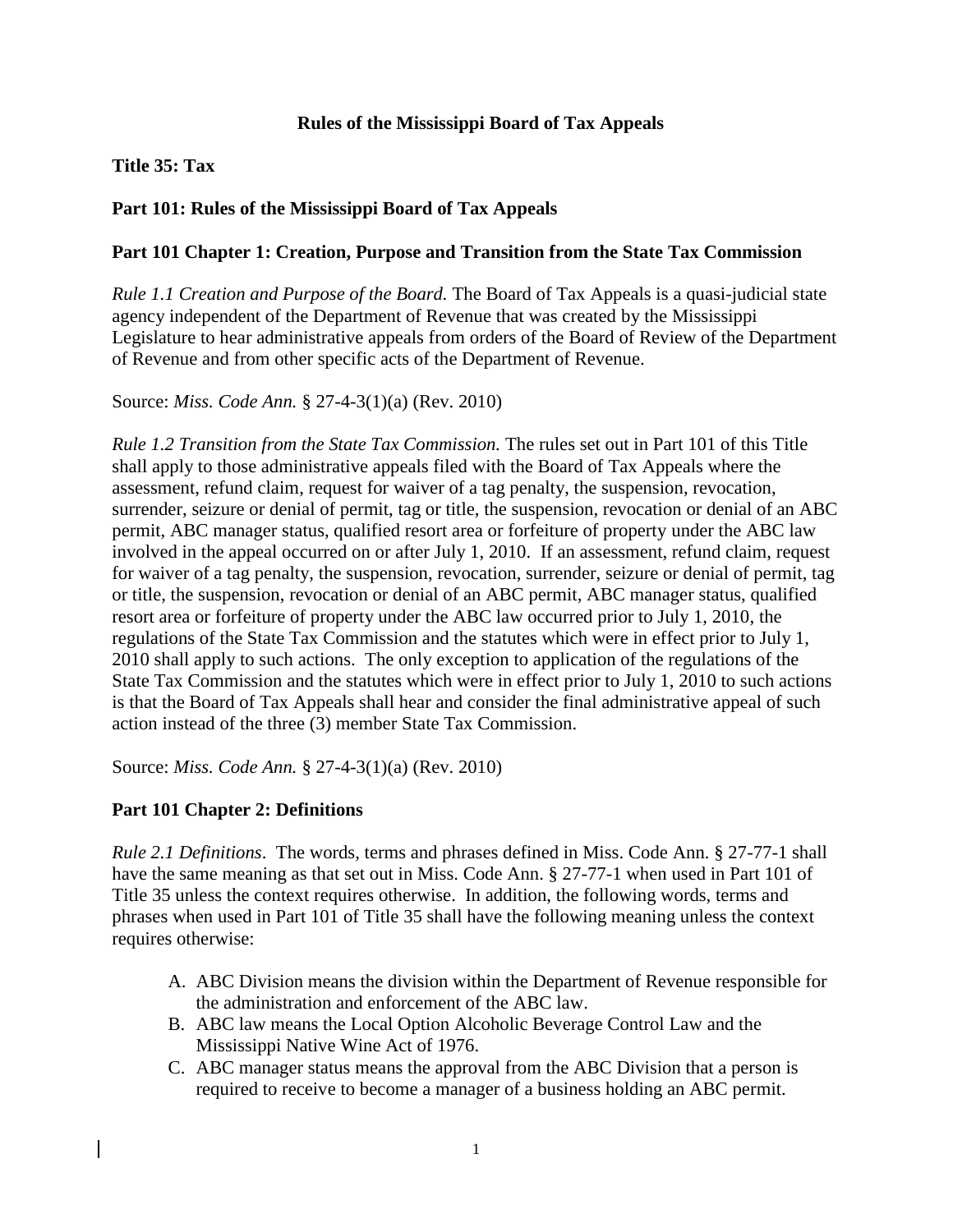- D. ABC permit means a permit issued by the ABC Division under the ABC law.
- E. ABC permittee means a person holding an ABC permit, applying for the issuance or transfer of an ABC permit or renewing an ABC permit.
- F. Administrative appeal means any appeal or other proceeding which the Board of Tax Appeals is authorized to hear and decide, including, but not limited to, an appeal to the Board under Miss. Code Ann. § 27-33-41(i), § 27-35-113(7), § 27-77-5, § 27-77- 11 and § 27-77-12, an objection to an assessment under Miss. Code Ann. § 27-35- 309, § 27-35-311, § 27-35-325, § 27-35-517 and § 27-35-703, an appeal to the Board under Miss. Code Ann.  $\S 67-1-72(1)$ ,  $(2)$ ,  $(3)$  and  $(4)$ , a written objection and request for a hearing under Miss. Code Ann. § 67-1-72(5) and (6) and a request for a hearing under Miss. Code Ann. § 67-1-72(7).
- G. Administrative hearing officer means a person appointed by the commissioner of the Department of Revenue to hear an appeal on the intended suspension, surrender, seizure or revocation of a permit, IFTA license, IRP credential, IRP registration, tag and/or title.
- H. Ad valorem assessment means an assessment for ad valorem purposes issued by the Department of Revenue for the assessment of railroads and other public service companies under Miss. Code Ann. § 27-35-309, the assessment of property escaping taxation under Miss. Code Ann. § 27-35-325, the assessment of railcar companies under Miss. Code Ann. § 27-35-501, or the assessment of aircraft of airline companies under Miss. Code Ann. § 27-35-703.
- I. Appellant means the party in the administrative appeal that filed the written appeal or written objection with the Executive Director that initiated the administrative appeal before the Board. Appellant shall also mean a person who filed with the ABC Division a written objection and request for hearing in regard to the issuance or transfer of an ABC permit and/or the declaration of an area or locality as a qualified resort area of which the Executive Director was advised by the ABC Division under Miss. Code Ann.  $\S 67-1-72(5) \& (6)$  for the purpose of setting a hearing.
- J. Associate member means an associate member of the Board of Tax Appeals.
- K. Board, except when included in the phrases "Review Board" or "Board of Supervisors", means the Board of Tax Appeals as created under Miss. Code Ann. § 27-4-1.
- L. Business day or working day means any day on which the Board of Tax Appeals is open.
- M. Day means calendar day except when appearing in the phrases "business day" or "working day".
- N. Department or Department of Revenue means the Commissioner of Revenue acting directly or through his duly authorized officers, agents, representatives and employees, to perform duties and powers prescribed by the laws of this state to be performed by the Commissioner or the Department of Revenue.
- O. Document means any book, paper, account, letter, map, photograph, film, card, tape recording or reproduction thereof, and any other documentary material, regardless of physical form or characteristics, including, but not limited to, such materials maintained electronically on a computer, server or other electronic storage media.
- P. Electronic transmission means information or a document being communicated or transmitted by fax or e-mail.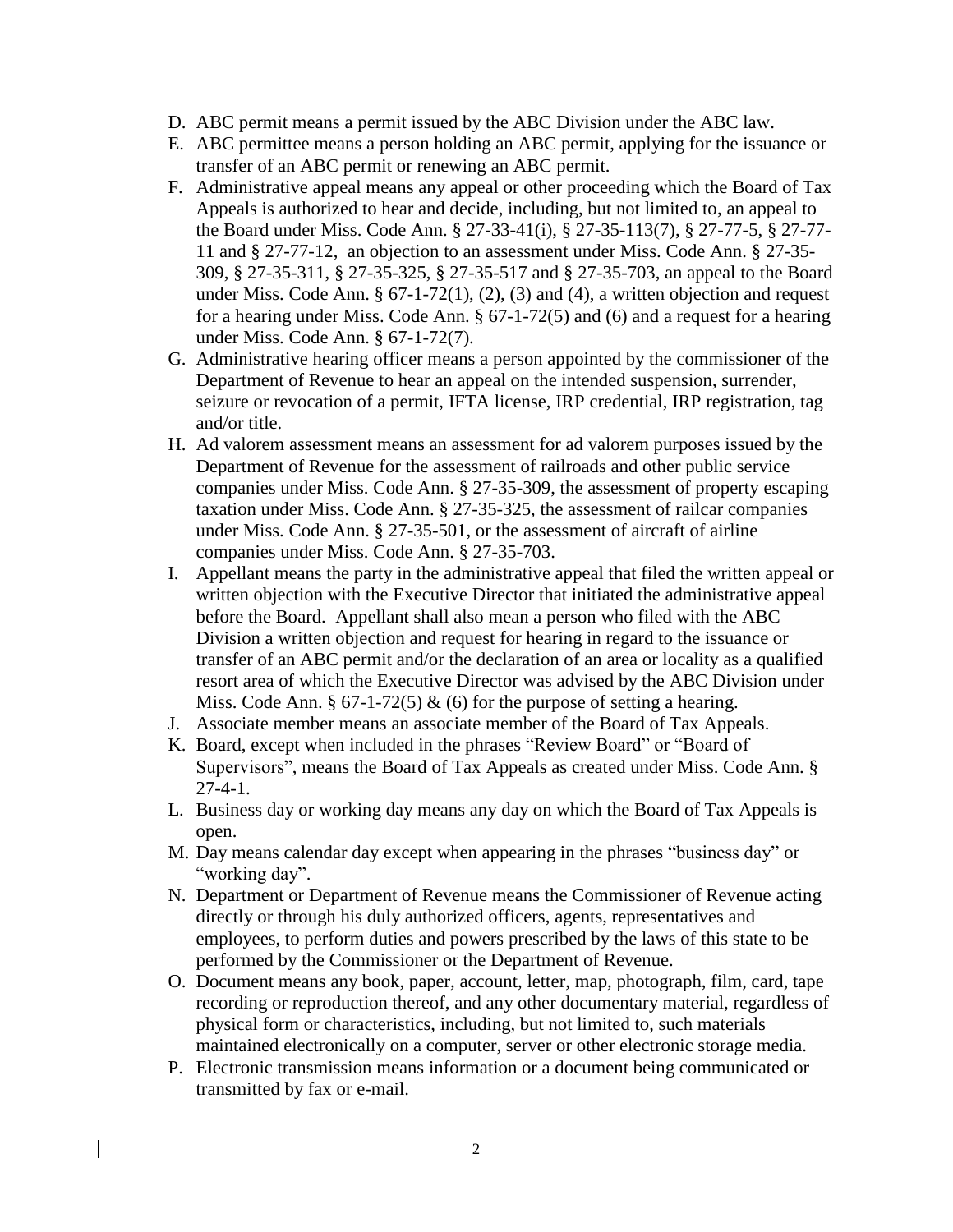- Q. He means he, she, it or they and may refer to any type of person that by statute can file an administrative appeal to be heard by the Board. The masculine gender shall be deemed to include the feminine. The plural shall be deemed to include the singular and vice versa.
- R. Party means any person or entity who is a party to an administrative appeal filed with the Board of Tax Appeals, including, but not limited to, the Department and the ABC Division.
- S. Public record shall have the same meaning as set out in Miss. Code Ann. § 25-61-3 for that term unless the context requires otherwise.
- T. Record means any book, paper, account, letter, map, photograph, film, card, tape recording or reproduction thereof, and any other documentary material, regardless of physical form or characteristics, including, but not limited to, such materials maintained electronically on a computer, server or other electronic storage media.
- U. Review Board means the Review Board of the Department of Revenue as appointed by the commissioner pursuant to Miss. Code Ann. § 27-77-3.
- V. Qualified resort area shall have the same meaning of that term as set out in Miss. Code Ann. § 67-1-5 but excluding those areas or localities included in the definition of that term in Miss. Code Ann. § 67-1-5 that do not require the declaration of same by the Department as a qualified resort area.

# **Part 101 Chapter 3: General Information**

*Rule 3.1 Addresses and Contact Information for the Board and Executive Director.*

- A. The offices of the Board are located at: 2679 Crane Ridge Drive, Suite A Jackson, MS 39216-4997
- B. The contact information for the Board and the Executive Director is: Mailing Address: 2679 Crane Ridge Drive, Suite A Jackson, MS 39216-4997 Telephone No.: (601) 981-3025 Fax No.: (601) 981-6810 E-mail Address: [ExecutiveDirector@bta.ms.gov.](mailto:ExecutiveDirector@bta.ms.gov)

Source: *Miss. Code Ann.* § 27-4-3(1)(a) (Rev. 2010)

*Rule 3.2 Membership of the Board, Presiding Member and Quorum.*

- A. The Board consists of three (3) members: one (1) chairman and two (2) associate members. Members are appointed by the Governor and confirmed by the Mississippi Senate for staggered six (6) year terms.
- B. The member appointed and confirmed as Chairman of the Board shall, when present, preside over the meetings and hearings of the Board. In the Chairman's absence, the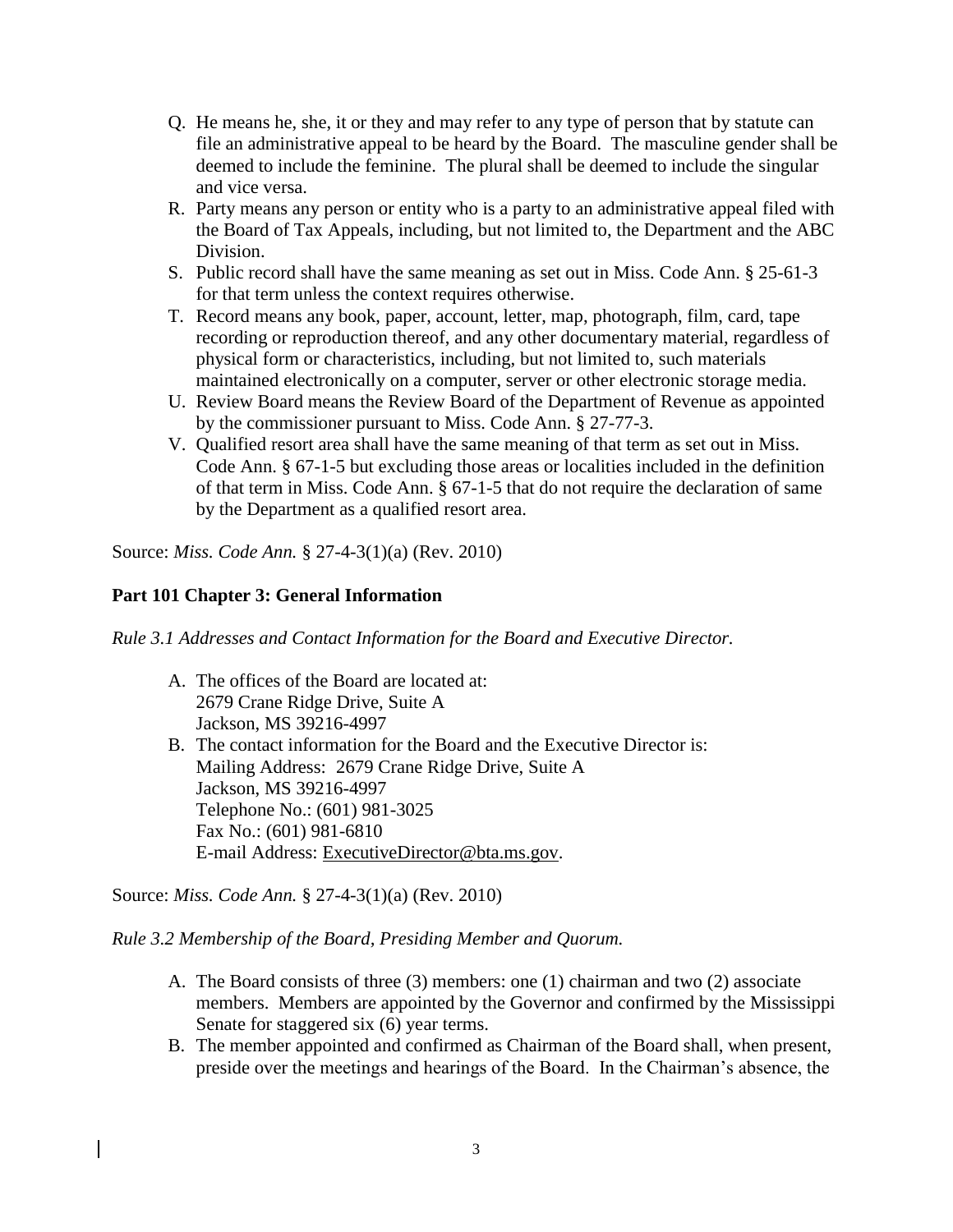associate board member having the longest continuous tenure on the Board shall preside.

C. Any two (2) members of the Board shall constitute a quorum for the transaction of business. Formal adoption of the decision of the Board in regard to any administrative appeal requires the presence of a quorum.

Source: *Miss. Code Ann.* § 27-4-3(1)(a) (Rev. 2010)

*Rule 3.3 Jurisdiction*. When filed by the appropriate person, as provided by statute, the Board has jurisdiction to hear timely administrative appeals in regard to the following matters:

- A. Decisions of the Review Board regarding the assessment of taxes, the denial of tax refunds or the denial of a request for waiver of tag penalty;
- B. Decisions of the Review Board and administrative hearing officers of the Department regarding the suspension, surrender, seizure and/or revocation of a permit, IFTA license, IRP credential, IRP registration, tag, motor vehicle title or manufactured housing title;
- C. Decisions of the Review Board regarding the denial of a permit, IFTA license, IRP credential, IRP registration, tag, motor vehicle title or manufactured housing title;
- D. Decisions of the ABC Division to revoke or suspend an ABC permit, qualified resort area or ABC manager status;
- E. Decisions of the ABC Division to deny an application for the issuance or transfer of an ABC permit;
- F. Written objections and requests for a hearing regarding an application for issuance or transfer of an ABC permit;
- G. Decisions of the ABC Division to deny the renewal of an ABC permit;
- H. Decisions of the ABC Division to deny the application for a qualified resort area;
- I. Written objections and requests for a hearing regarding an application for a qualified resort area;
- J. Decisions of the ABC Division to deny the application of a person for ABC manager status;
- K. Written requests for a hearing on the proposed disposal of alcoholic beverages or raw materials under Miss. Code Ann. § 67-1-18;
- L. Decisions of the Department under Miss. Code Ann. § 27-33-41(i) to deny the objection of a Board of Supervisors to the Department's rejection of an application for homestead exemption;
- M. Decisions of the Department regarding examination of the recapitulation of the assessment rolls of a county under Miss. Code Ann. § 27-35-113;
- N. Written objections to ad valorem assessments by the Department of railroads and other public service companies under Miss. Code Ann. § 27-35-309;
- O. Written objections to ad valorem assessments by the Department of property escaping taxation under Miss. Code Ann. § 27-35-325;
- P. Written objections to railcar assessments by the Department under Miss. Code Ann. § 27-35-501;
- Q. Written objections to ad valorem assessments by the Department of aircraft under Miss. Code Ann. § 27-35-703; and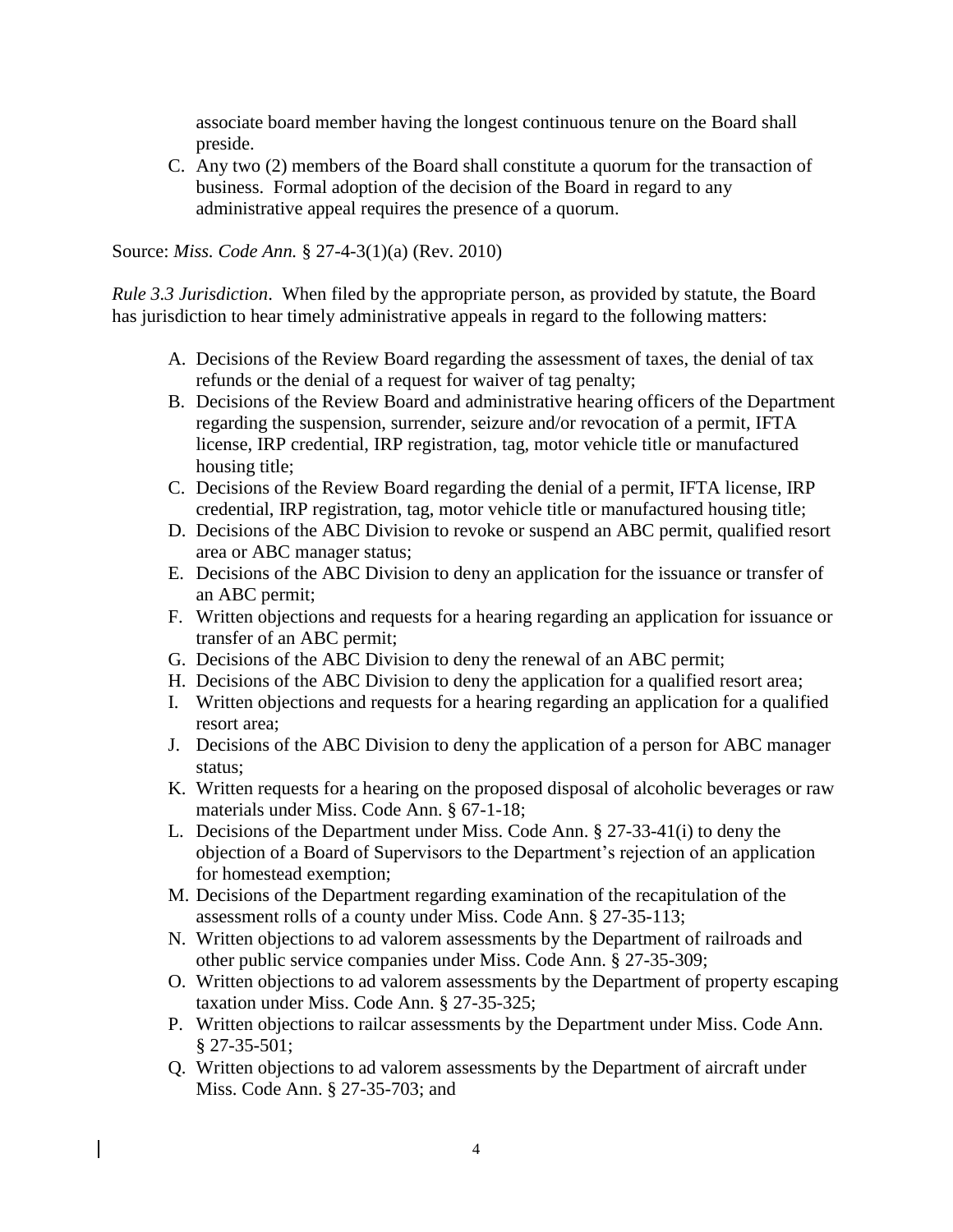R. In other matters as provided by law.

Source: *Miss. Code Ann.* § 27-4-3(1)(a) (Rev. 2010)

*Rule 3.4 Meetings and Hearings; Frequency, Location and Exemption from the Mississippi Open Meetings Act*

- A. The Board shall meet at least one (1) day a month. The date, time and location of the meetings of the Board shall be set by the Board.
- B. Once a meeting of the Board is called to order, the Board shall be considered to be in continuous session from day to day until the meeting is formally adjourned on motion and majority vote of the members present.
- C. That portion of any meeting or hearing of the Board held in regard to an administrative appeal filed under Miss. Code Ann. § 27-77-5, § 27-77-9, § 27-77-11 or § 27-77-12, which are appeals from orders of the Review Board and from orders of administrative hearing officers, shall be closed to the public and is exempt from the requirements of the Mississippi Open Meetings Law, Miss. Code Ann. § 25-41-1 et seq. That portion of any meeting or hearing of the Board regarding all other administrative appeals, including, but not limited to, appeals under Miss. Code Ann. § 67-1-72 regarding ABC matters, appeals regarding the denial of an objection by a Board of Supervisors to the Department's rejection of an homestead exemption application under Miss. Code Ann. § 27-33-41, appeals regarding ad valorem assessments under Miss. Code Ann. § 27-35-309, § 27-35-311, § 27-35-325, § 27-35- 517 or § 27-35-703 and appeals by a county from the decision of the Department in regard to its examination of recapitulations of the ad valorem rolls of that county under Miss. Code Ann. § 27-35-113, shall be open to the public and subject to the requirements of the Mississippi Open Meetings Law, Miss. Code Ann. § 25-41-1 et seq. When an administrative appeal filed under Miss. Code Ann. § 27-77-5, § 27-77- 9, § 27-77-11 or § 27-77-12 is to be heard or discussed, the presiding board member may order the removal of any person not directly involved in the administrative appeal being heard or who is not necessary for the Board's deliberation on such an appeal.

Source: *Miss. Code Ann.* § 27-4-3(1)(a) (Rev. 2010)

*Rule 3.5 Requests for Information and Documents of the Board of Tax Appeals.* 

- A. Information concerning the Board can be obtained by calling or writing the Board or the Executive Director and/or from the Board's website (www.bta.ms.gov).
- B. Any request for inspection, copying and/or other reproduction of any public record of the Board shall be made in writing to the Executive Director, the custodian of the records of the Board. Within seven (7) working days from the date of the receipt of the request, the Executive Director shall provide the public record requested or provide the person making the request with an explanation as to why the public record cannot be produced within this seven (7) working day period. If the reason the public record requested was not produced is because the record is exempt from such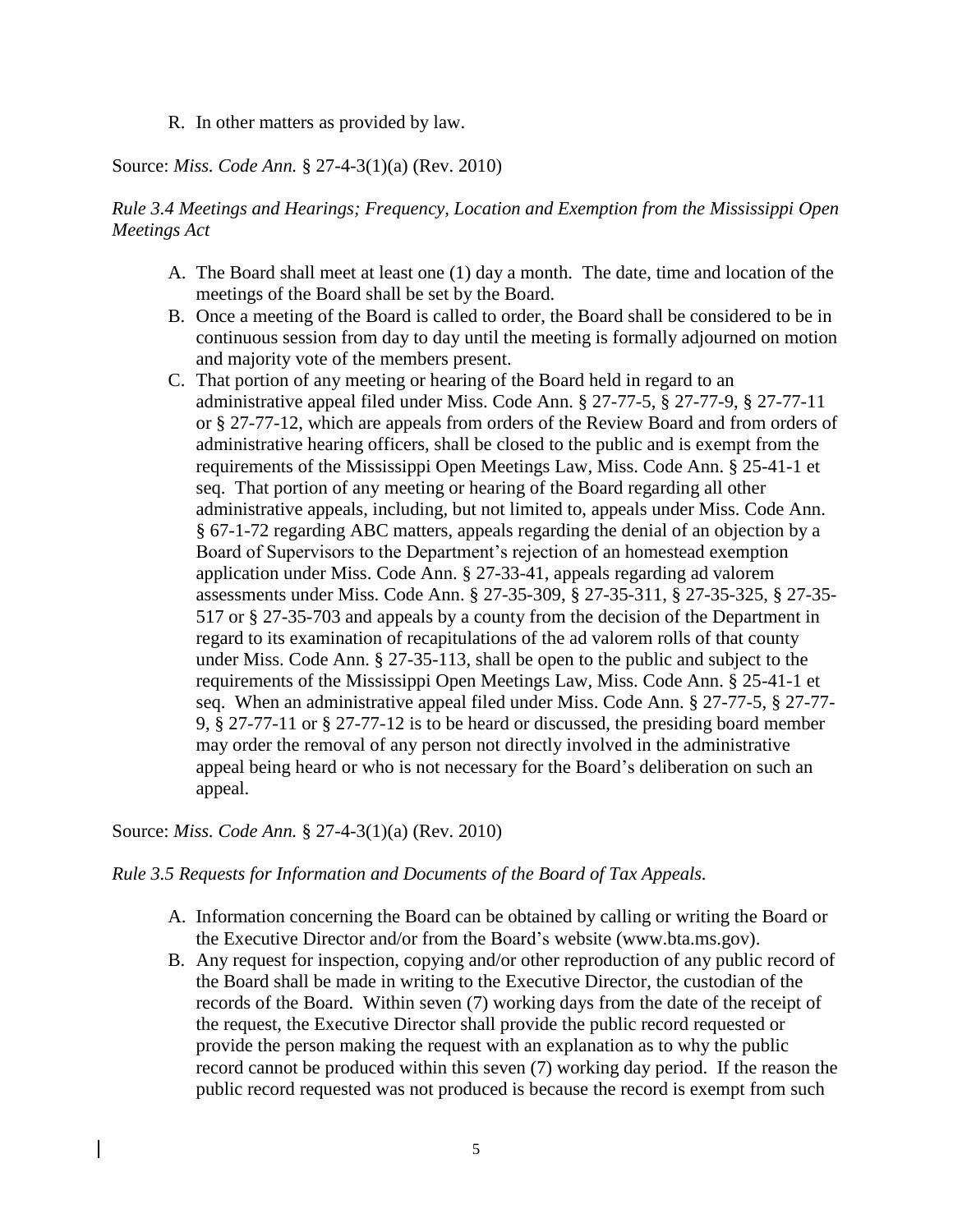disclosure or production, this explanation shall also state the specific exemption upon which the Executive Director relies in determining that the record requested is exempt.

- C. Where it is determined that the public record requested should be disclosed or produced and the person requesting the record has pre-paid the cost of this production in sufficient time to allow for the location and copying of the record to be produced, the Executive Director shall, if possible, produce the public record requested within seven (7) working days from receipt of the request, and if not, within fourteen (14) working days from receipt of the request unless additional time is agreed to by the person requesting the public record. If the person requesting the public record has not pre-paid the cost of production within sufficient time to locate and copy the public record within this fourteen (14) working day period, the public record will be produced within a reasonable time after receiving the pre-payment of the cost of the production.
- D. Information and records of the Board concerning administrative appeals from orders of the Review Board and from orders of administrative hearing officers are prohibited from being divulged and are exempt from the Mississippi Public Records Act of 1983, Miss. Code Ann. § 25-61-1 et seq., except as provided in Miss. Code Ann. § 27-77-15.
- E. Information and public records of the Board concerning administrative appeals other than those from orders of the Review Board and from orders of administrative hearing officers, including, but not limited to, appeals regarding ABC matters under Miss. Code Ann. § 67-1-72, denials of objections to the Department's rejections of homestead exemption applications under Miss. Code Ann. § 27-33-41, objections to ad valorem assessments under Miss. Code Ann. § 27-35-309, § 27-35-311, § 27-35- 325, § 27-35-517 or § 27-35-703 and appeals by counties from the decision of the Department in regard to its examination of recapitulations of the ad valorem rolls of counties under Miss. Code Ann. § 27-35-113, are subject to the Mississippi Public Records Act of 1983, Miss. Code Ann. § 27-61-1 et seq. and thereby subject to being disclosed, inspected, copied and/or mechanically reproduced as provided by that act and in accordance to the procedures set out in subsections B and C above.
- F. The records of the Board shall be retained in accordance with the record retention schedules approved by the state records committee for such documents. Upon expiration of the applicable time period set out in the approved record retention schedules, the records shall be destroyed, or when appropriate, transferred to the Mississippi State Archives.
- G. The fees for inspection, copying or reproducing records of the Board are as follows:
	- 1) If the record requested is maintained by the Board as a paper document, the fees for inspection and copying will be as follows:
		- (a) \$2.50 for locating each paper document requested;
		- (b) \$0.50 for each page of the paper document to be copied;
		- (c) The cost of postage or other delivery charges if the copy of the document is to be mailed through the US postal service or delivered through another delivery service (FedEx, UPS, etc.).
	- 2) If the record requested is maintained by the Board in an electronic form, including, but not limited to, any audio and/or video recording of a hearing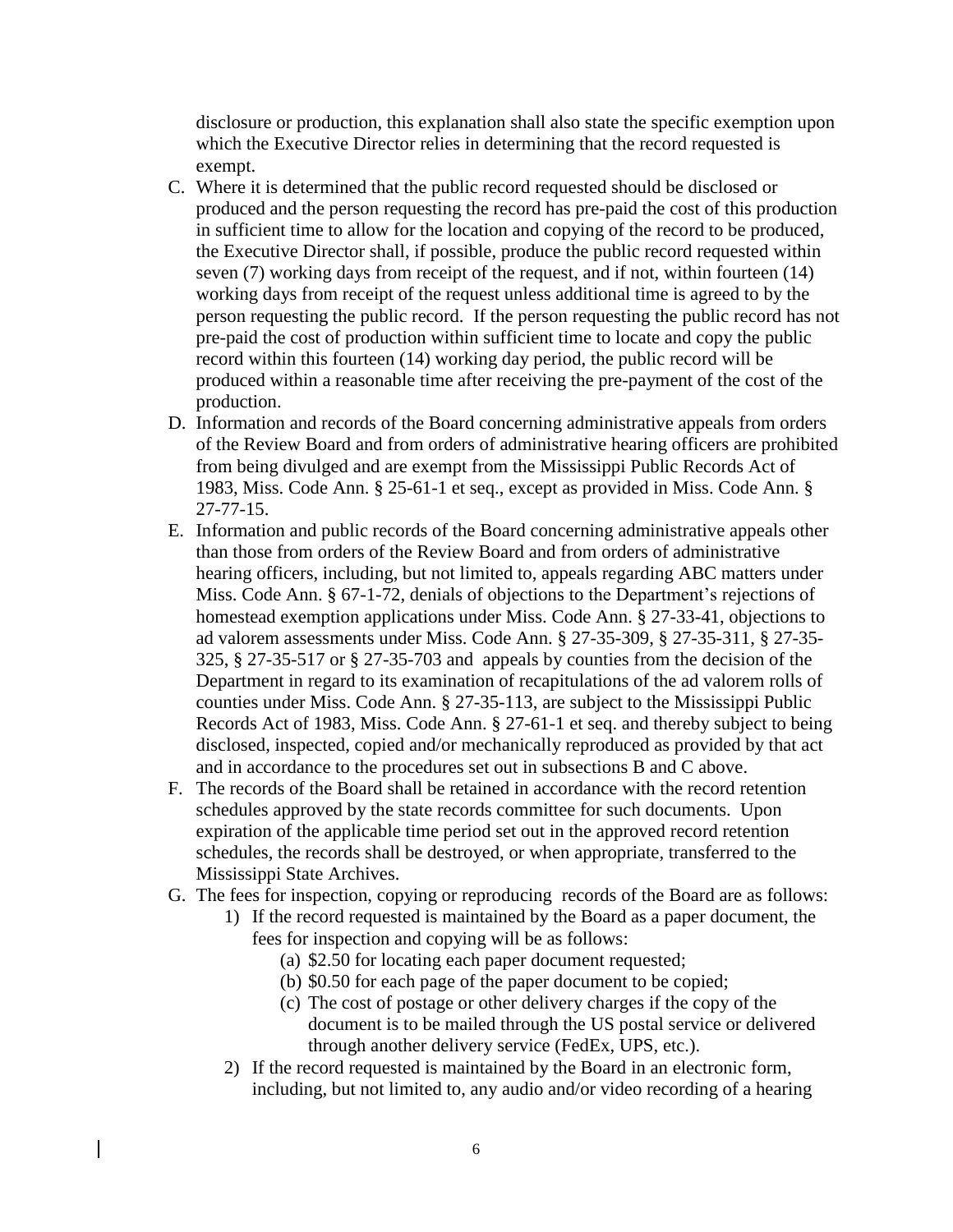maintained on tape, cd, dvd or on any other storage media, the fee to be charged will be the actual cost incurred by the Board to retrieve, produce, copy and provide the record, including, but not limited to, the following:

- (a) Any software or programming costs;
- (b) Any charges from the Department of Information Technology Services;
- (c) Any charges for services provided by a private provider of information technology, computer and/or audio visual services;
- (d) Operation cost of computer and/or printer;
- (e) Paper cost if printed and provided on paper;
- (f) Cost of the storage media (tape, cd, dvd, etc.) to which the record is copied;
- (g) Time spent by a Board employee to retrieve, produce, copy and/or print the record; and
- (h) The cost of postage or other delivery charges if the record is to be mailed through the US postal service or delivered through another delivery service (FedEx, UPS, etc.).
- 3) If the person requesting the record also requests that a record be certified as true and correct by the Executive Director, the fee for such certification shall be \$1.00 for each record so certified.
- H. The Board or the Executive Director shall waive the fee set out above for any request for records by another state agency, including, but not limited to, the State Auditor, the Department or the ABC Division.

Source: *Miss. Code Ann.* § 27-4-3(1)(a) (Rev. 2010)

#### *Rule 3.6 Declaratory Opinions.*

- A. This rule sets forth the Board's requirements governing the form, content, and filing of requests for declaratory opinions, the procedural rights of persons in relation to the written requests, and the Board's procedures regarding the disposition of requests as required by the Miss. Code Ann. § 25-43-2.103.
- B. The Board will issue declaratory opinions regarding the applicability to specified facts of:
	- 1) a statute administered or enforceable by the Board,
	- 2) a rule promulgated by the Board, or
	- 3) an order issued by the Board.
- C. A request must be limited to a single transaction or occurrence.
- D. When a person with a substantial interest, as required by section 25-43-2.103 of the Administrative Procedures Act, requests a declaratory opinion, the requestor must submit a printed, typewritten, or legibly handwritten request.
	- 1) Each request must be submitted on 8-1/2" x 11" white paper.
	- 2) The request may be in the form of a letter addressed to the Board or in the form of a pleading as if filed with a court.
	- 3) Each request must include the full name, telephone numbers, and mailing address of the requestor(s).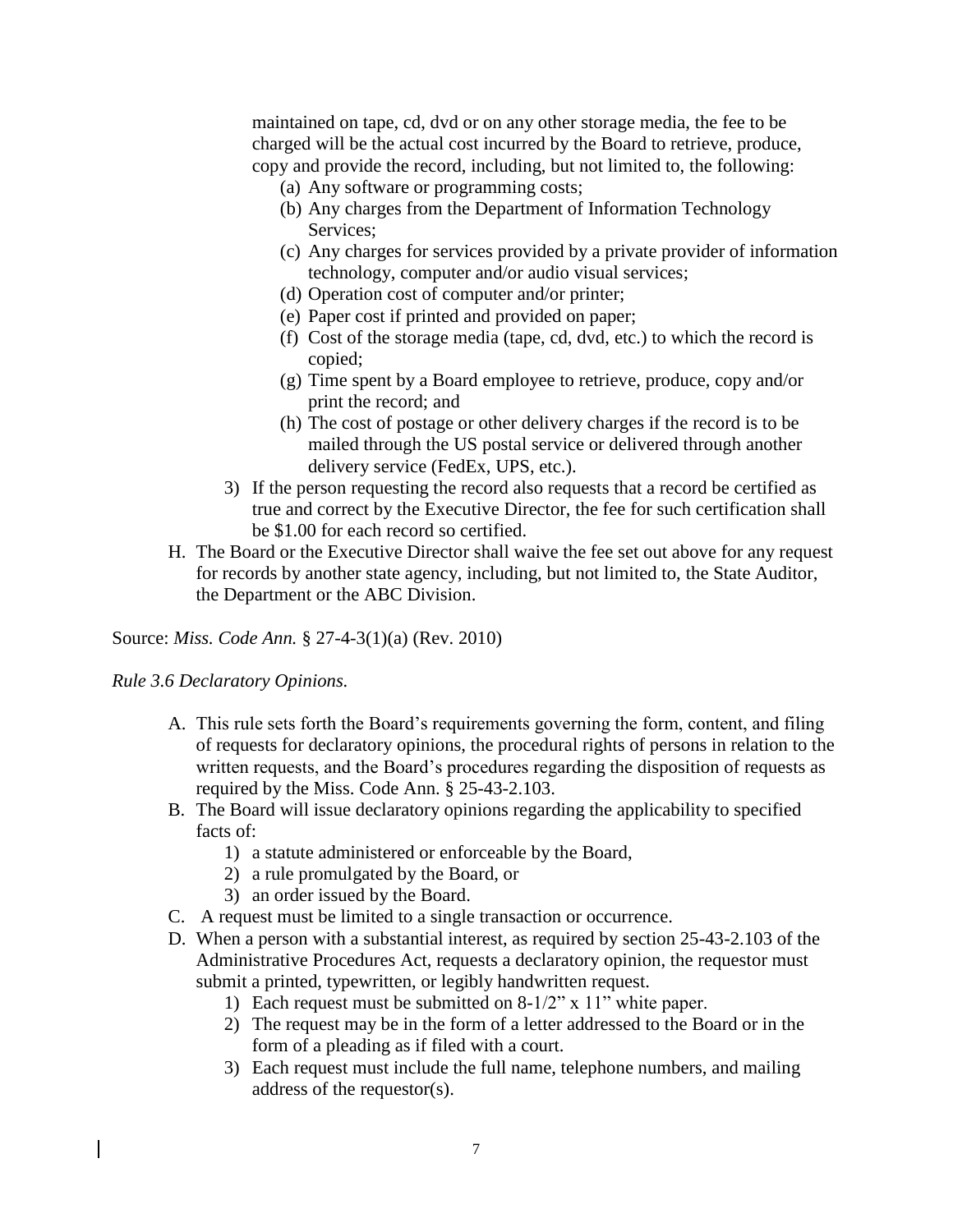- 4) All requests shall be signed by the person filing the request, unless represented by an attorney, in which case the attorney may sign the request.
- 5) Each request must clearly state it is a request for a declaratory opinion.
- E. Any party who signs the request shall attest that the request complies with the requirements set forth in these rules, including but not limited to a full, complete, and accurate statement of relevant facts ant that there are not related proceedings pending before any agency, administrative or judicial tribunal.
- F. Each request must contain the following:
	- 1) A clear identification of the statute, rule, or order at issue;
	- 2) The question for the declaratory opinion;
	- 3) A clear and concise statement of all facts relevant to the question presented;
	- 4) The identity of all other known persons involved or impacted by the facts giving rise to the request including their relationship to the facts, and their name, mailing address, and telephone number; and
	- 5) A statement sufficient to show that the requestor has a substantial interest in the subject matter of the request.
- G. The Board may, for good cause, refuse to issue a declaratory opinion. The circumstances in which declaratory opinions will not be issued include, but are not necessarily limited to:
	- 1) The matter is outside the primary jurisdiction of the Board;
	- 2) Lack of clarity concerning the question presented;
	- 3) There is pending or anticipated litigation, administrative action or anticipated administrative action, or other adjudication which may either answer the question presented by the request or otherwise make an answer unnecessary.
	- 4) The statute, rule, or order on which the declaratory opinion is sought is clear and not in need of interpretation to answer the question presented;
	- 5) The facts presented in the request are not sufficient to answer the question presented;
	- 6) The request fails to contain information required by these rules or the requestor failed to follow the procedure set forth in these rules;
	- 7) The request seeks to resolve issues which have become moot or are abstract or hypothetical such that the requestor is not a substantially affected by the rule, statute or order on which the declaratory opinion is sought;
	- 8) No controversy exists or is certain to arise which raises a question concerning the application of the statute, rule or order.
	- 9) The question presented by the request concerns the legal validity of a statute, rule or order;
	- 10) The request is not based upon facts calculated to aid in the planning of future conduct, but is, instead, based on past conduct in an effort to establish the effect of that conduct;
	- 11) No clear answer is determinable;
	- 12) The question presented by the request involves the application of a criminal statute or sets forth facts which may constitute a crime;
	- 13) The answer to the question presented would require the disclosure of information which is privileged or otherwise protected by law from disclosure;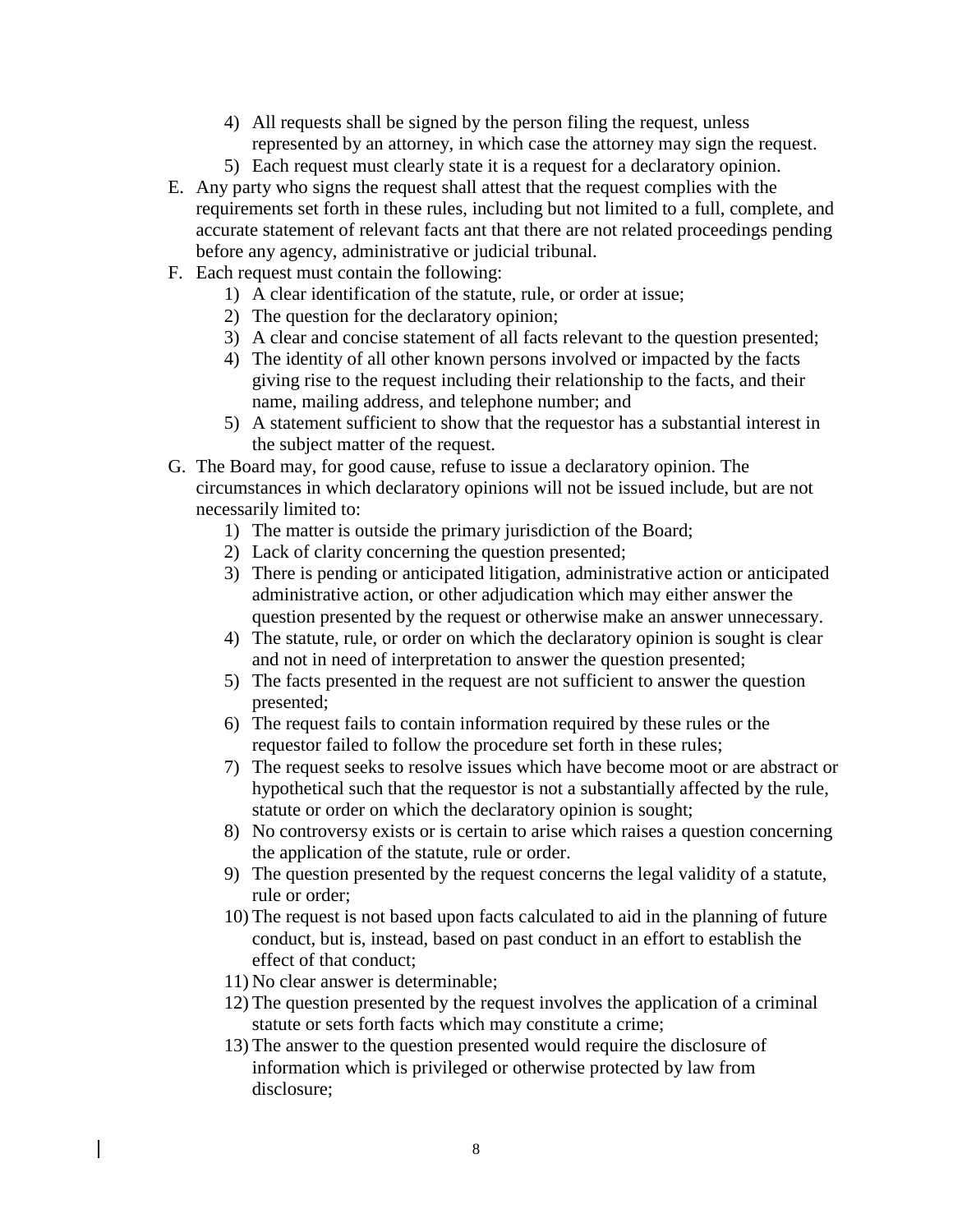- 14) The question is currently the subject of an Attorney General's opinion;
- 15) The question has been answered by an Attorney General's opinion;
- 16) One or more requestors have standing to seek an Attorney General's opinion on the proffered question;
- 17) A similar request is pending before this agency or any other agency, or a proceeding is pending on the same subject matter before any agency, administrative or judicial tribunal, or where such an opinion would constitute the unauthorized practice of law; or
- 18) The question involves eligibility for a license, permit, certificate or other approval by the Board or some other agency and there is a statutory or regulatory application process by which the eligibility for said license, permit, or certificate or other approval may be determined.
- H. Within forty-five (45) days after receipt of a request for a declaratory opinion which complies with the requirements of these rules, the Board shall, in writing:
	- 1) Issue an opinion declaring the applicability of the statute, rule or order to the specified circumstances;
	- 2) Agree to issue a declaratory opinion by a specified time but not later than ninety (90) days after receipt of the written request; or

3) Decline to issue a declaratory opinion, stating the reasons for its action. The forty-five (45) day period shall begin on the first business day after which the request is received by the Board.

I. Declaratory opinions and requests for declaratory opinions shall be available for public inspection and copying at the expense of the viewer during normal business hours. All declaratory opinions and requests shall be indexed by name, subject, and date of issue. Declaratory opinions and requests which contain information which is confidential or exempt from disclosure under the Mississippi Public Records Act or other laws shall be exempt from this requirement and shall remain confidential.

Source: *Miss. Code Ann. § 25-43-2.105* (Rev. 2006)

# *Rule 3.7 Rulemaking Oral Proceedings.*

- A. This rule applies to all oral proceedings held for the purpose of providing the public with an opportunity to make oral presentations or written input on proposed new rules, amendments to rules, and proposed repeal of existing rules before the Board pursuant to the Administrative Procedures Act.
- B. When a political subdivision, an agency, or a citizen requests an oral proceeding in regards to a proposed rule adoption, the requestor must submit a printed, typewritten, or legibly handwritten request.
	- 1) Each request must by on 8-1/2" x 11" white paper.
	- 2) The request may be in the form of a letter addressed to the Board or in the form of a pleading as if filed with a court.
	- 3) Each request must include the full name, telephone numbers, and mailing address of the requestor(s).
	- 4) All requests shall be signed by the person filing the request, unless represented by an attorney, in which case the attorney may sign the request.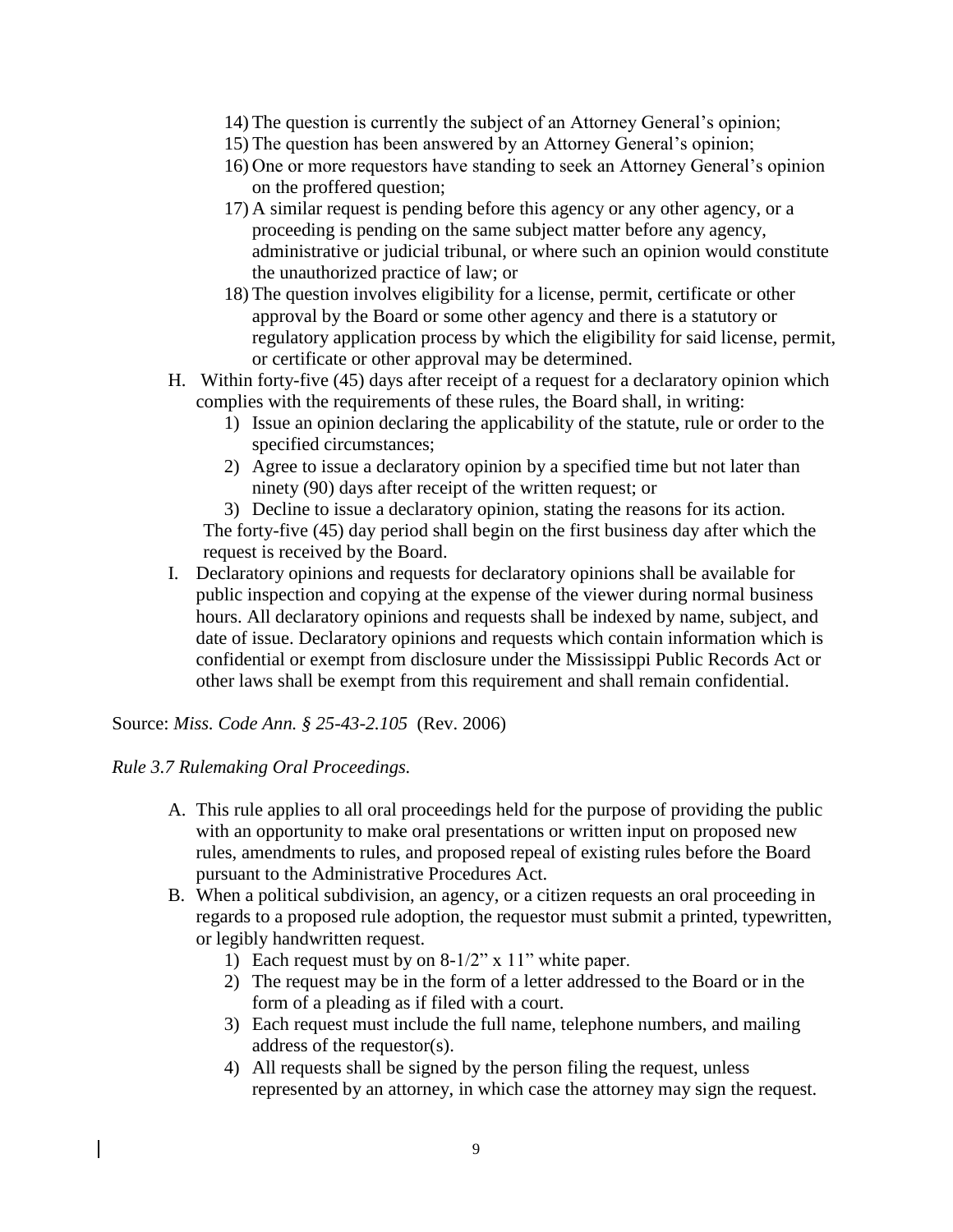- C. Notice of the date, time, and place of all oral proceedings shall be filed with the Secretary of State's Office for publication in the Administrative Bulletin. The Board shall provide notice of oral proceedings to each requestor. The oral proceedings will be scheduled no earlier than twenty (20) days from the filing of the notice with the Secretary of State. The Executive Director, or designee who is familiar with the substance of the proposed rule, shall preside at the oral proceeding on a proposed rule.
- D. Public participation shall be permitted at oral proceedings in accordance with the following:
	- 1) At an oral proceeding on a proposed rule, persons may make statements and present documentary and physical submissions concerning the proposed rule.
	- 2) Persons wishing to make oral presentations at such a proceeding shall notify the Board at least three business days prior to the proceeding and indicate the general subject of their presentations. The presiding officer in his or her discretion may allow individuals to participate that have not contacted the Board prior to the proceeding.
	- 3) At the proceeding, those who participate shall indicate their names and addresses, identify any persons or organizations they may represent, and provide any other information relating to their participation deemed appropriate by the presiding officer.
	- 4) The presiding officer may place time limitations on individual presentations when necessary to assure the orderly and expeditious conduct of the oral proceeding. To encourage joint presentations and to avoid repetition, additional time may be provided for persons whose presentations represent the views of other individuals as well as their own views.
	- 5) Persons making presentations are encouraged to avoid restating matters that have already been submitted in writing. Written materials may, however, be submitted at the oral proceedings.
	- 6) Where time permits and to facilitate exchange of information, the presiding officer may open the floor to questions or general discussion. The presiding officer may question participants and permit the questioning of participants by other participants about any matter relating to that rulemaking proceeding, including any prior written submissions made by those participants in that proceeding. No participant shall be required to answer any question.
- E. Physical and Documentary Submissions presented by participants in an oral proceeding shall be submitted to the presiding officer. Such submissions shall become the property of the Board, part of the rulemaking record, and are subject to the Board's public records request procedure. The Board may record oral proceedings by stenographic or electronic means.

Source: *Miss. Code Ann. § 25-43-2.105* (Rev. 2006)

# **Part 101 Chapter 4: General Rules of Practice**

*Rule 4.1 Ex Parte Communications.*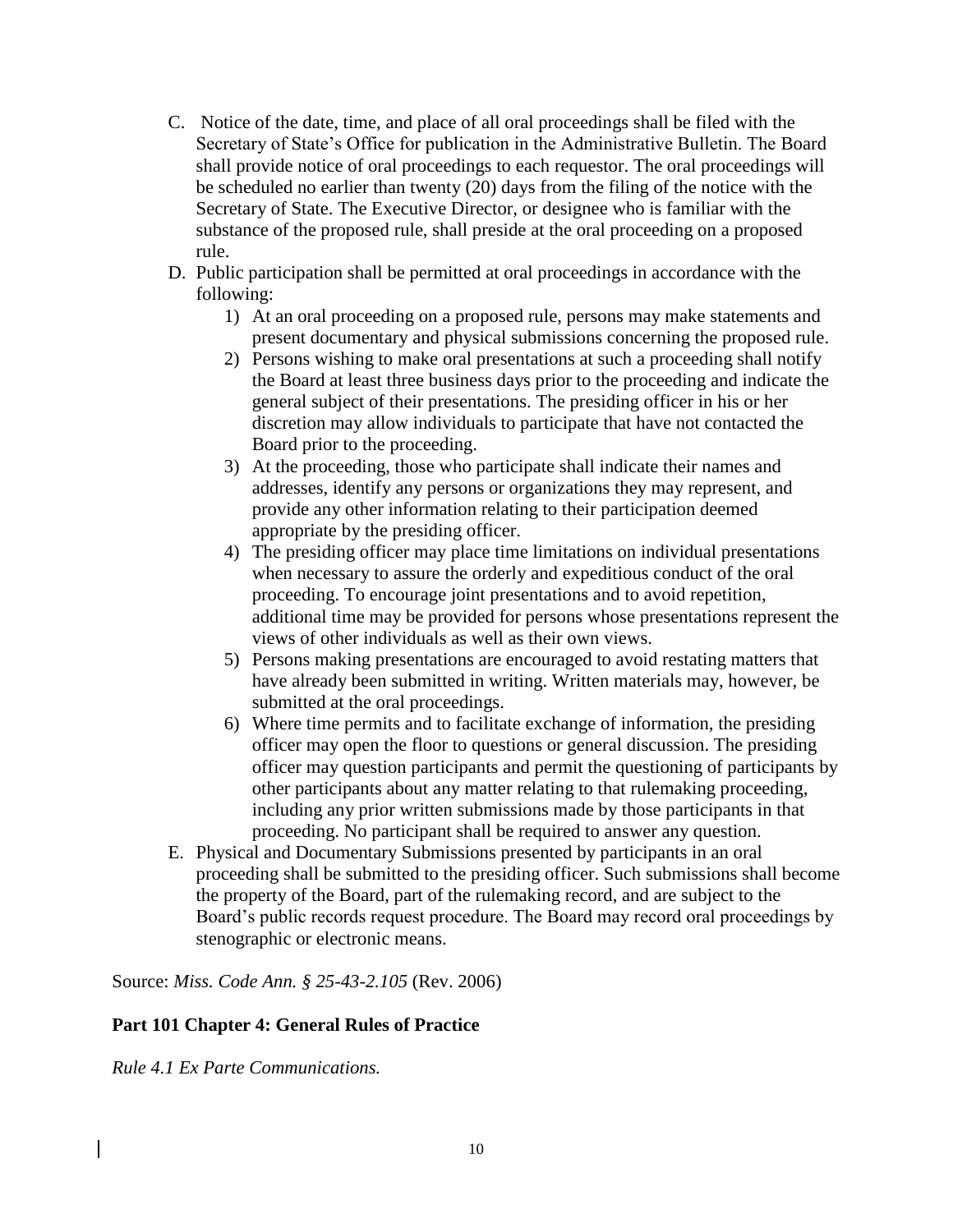- A. There shall be no verbal communications by a party or his representative with the Board or its members regarding any issue of fact or law involved in an administrative appeal pending before the Board without notice and opportunity for all parties to participate. There shall also not be any written communication or electronic transmission by a party or his representative to the Board or its members regarding an issue of fact or law involved in an administrative appeal pending before the Board unless the written communication or electric transmission is also served on all parties in the administrative appeal. For purposes of this subsection, representative means not only the designated representative of a party in the administrative appeal, but anyone who is an officer or employee of a party or otherwise represents the party in any capacity at the time of the administrative appeal.
- B. Nothing in this section shall prevent a party or his designated representative from unilaterally seeking clarification of purely procedural matters, orally, in writing or by electronic transmission, by directing questions about same to the Executive Director. If the questions are directed to the Executive Director in writing or by electronic transmission, the party or his designated representative shall also serve a copy of same on all parties to the administrative proceeding. Nothing in this section shall prevent the Department and the Executive Director from communicating orally, in writing or by electronic transmission as provided in Rule 5.7 to obtain computations requested by the Board or other documentation or information necessary for the Executive Director to perform his duties including, but not limited to, drafting the Board's orders.

*Rule 4.2 Persons Authorized To Represent Parties Before the Board.* The persons who are generally authorized to appear on behalf of a party before the Board are as follows:

- A. All attorneys licensed and in good standing to practice law in this State;
- B. All accountants who have received a certificate as a certified public accountant from the Mississippi State Board of Public Accountancy and maintain such certification;
- C. All other accountants practicing accountancy within this State and who are entitled to practice as enrolled agents before the Internal Revenue Service;
- D. Certified public accountants duly admitted to practice accountancy by the appropriate authorities in other states, the District of Columbia, or other American jurisdiction and other accountants practicing accountancy outside of this State who are entitled to practice as enrolled agents before the Internal Revenue Service;
- E. Attorneys licensed to practice law and in good standing in another state, the District of Columbia, or other American jurisdiction;
- F. Any employee of a party where such employee is duly appointed by the party to undertake such representation before the Board or such representation is within the scope of the employee's employment with the party;
- G. Any natural person appearing and representing himself;
- H. A party's spouse;
- I. Any natural person representing a partnership, general or limited, in which he is a partner;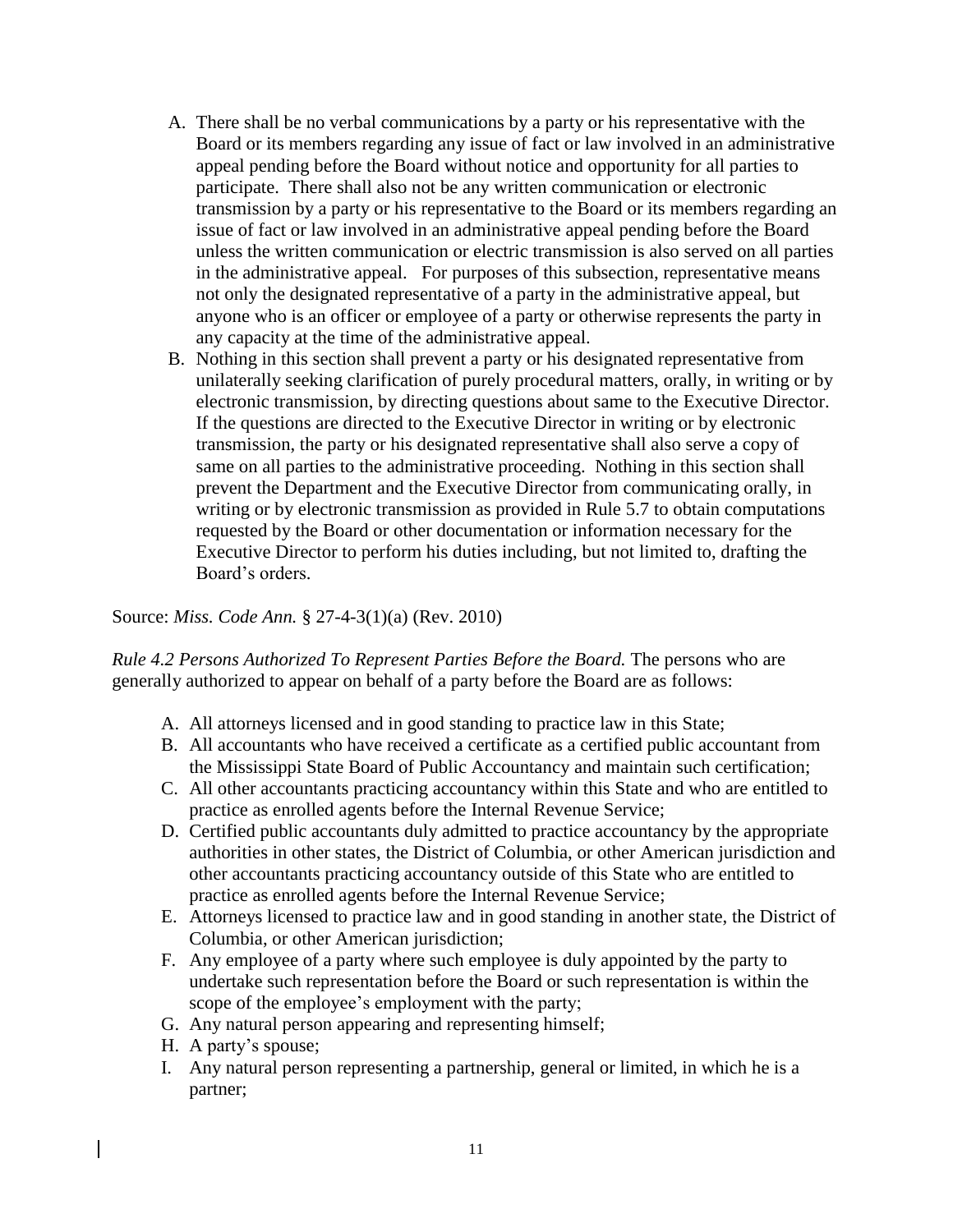- J. Any natural person representing a limited liability company in which he is a member;
- K. Any natural person representing a corporation in which he is an officer; and
- L. Any other natural person that the Board determines is of good moral character and repute and possesses the qualifications necessary to appear on behalf of others in the administrative appeal before the Board.

*Rule 4.3 Establishment of Official Mailing Address.* By statute, regulation and when directed by the Board, the Executive Director is required to mail notices, orders and other documents to parties. Where the party is represented in the administrative appeal, unless requested otherwise in writing, such mailings to the party will be sent to his designated representative. Mailing to a designated representative in an administrative appeal shall constitute mailing and notice to the party represented. There is a presumption that the addressee received such notices, orders and/or documents if mailed to the addressee's last known address, being the official mailing address that the Executive Director has for the addressee. The process by which this official mailing address is established and changed is as follows:

- A. The official mailing address of a person, including, but not limited to, a party or a party's designated representative, shall be the mailing address for that person appearing on the first document filed with the Executive Director in the administrative appeal containing a mailing address for that person.
- B. If subsequent to the establishment of an official mailing address, a person wishes to change his official mailing address with the Board in regard to an administrative appeal, the person must file with the Executive Director a written notification of the change of address with the style and docket number of the administrative appeal stated and the phrase "Change of Address" highlighted in the written notification. If this person has appeared in multiple administrative appeals, a separate written notification of change of address is to be filed in each separate administrative appeal. Such change of address will not be effective until filed with the Executive Director in regard to the administrative appeal in which change of address is submitted. As provided in Rule 4.6 below, the party or designated representative filing the written notification of change of address shall serve a copy of such change of address notification on all other parties in the administrative appeal.

Source: *Miss. Code Ann.* § 27-4-3(1)(a) (Rev. 2010)

*Rule 4.4 Computation of Time.* When an appeal, objection or other document is required by statute, regulation or the Board to be filed with the Executive Director or with the Board within any number of days, the day of the act, event or default from which the designated period of time begins to run shall not be included. The last day of the period so computed shall be included unless it is a Saturday, a Sunday, legal holiday or any other day when the office of the Board is in fact closed, whether with or without legal authority, in which event the period runs until the end of the next day which is not a Saturday, a Sunday, a legal holiday or any other day when the office of the Board is closed. Legal holidays for the Board are found at Miss. Code Ann. § 3-3- 7(1). When the period of time prescribed or allowed is less than seven (7) days, intermediate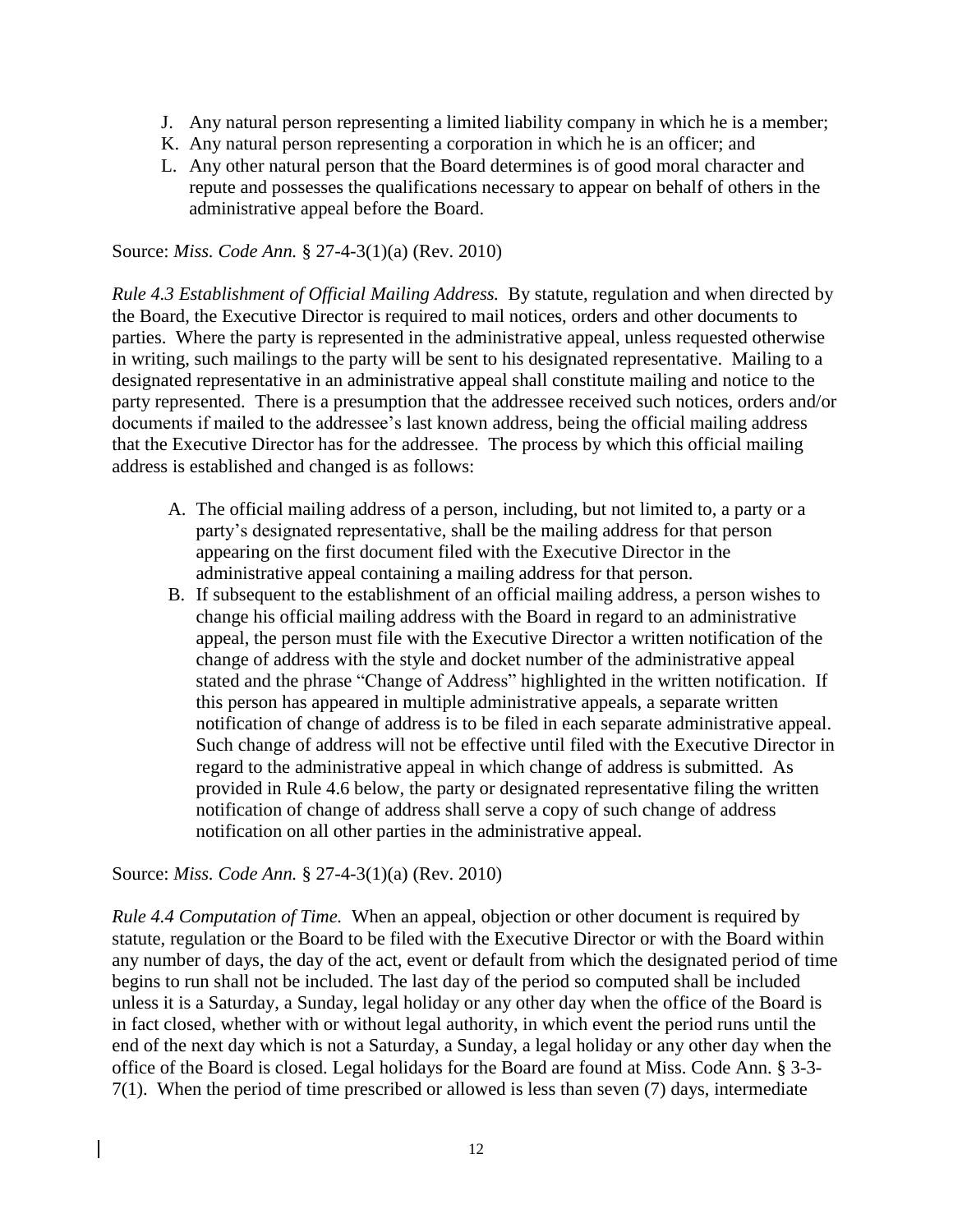Saturdays, Sundays and legal holidays shall be excluded in the computation. Mailing does not constitute filing, and the time period within which the appeal, objection or other document has to be filed is not extended because of mailing.

Source: *Miss. Code Ann.* § 27-4-3(1)(a) (Rev. 2010)

# *Rule 4.5 Filing of Documents with the Board.*

- A. The date of filing of a document required by statute, regulation or the Board to be filed with the Executive Director and/or the Board shall be the date of actual receipt of the document in the office of the Board. The date stamped on the document by the Executive Director or other Board employee as the date received by the Board office shall be considered the date of receipt by the Executive Director and/or the Board.
- B. Documents received in the office of the Board between the hours of 8:00 a.m. and 5:00 p.m., central time, on a business day will be stamped as received by the Executive Director or other Board employee on that day. Documents sent by electronic transmission will be considered received based on the date and time indicated by the Board's fax machine or computer for receipt of such electronic transmission. Any electronic transmission which is indicated by the Board's fax machine or computer to have been received after 5:00 p.m., central time, on a business day or at any time on a Saturday, Sunday, legal holiday or other day on which the Board's office is closed shall be stamped as received on the next business day.
- C. If a document is filed with the Executive Director or Board by e-mail, the document, including any exhibits and attachments to the document, shall be attached to the email as a PDF file or a Word file. The use of any other format for attachment of documents to an e-mail is subject to the approval of the Executive Director.
- D. When a document is filed with the Executive Director or Board by electronic transmission, the original document and such copies of the original which are required to be filed with the original document shall be mailed or hand delivered to the Executive Director no later than the next business day.
- E. When a party or the party's designated representative sends a document to the Executive Director and/or the Board for filing, the party shall bear the risk of the method chosen for delivery and/or transmission of the document to the Executive Director and/or to the Board. The failure of a document being actually received by the Executive Director and/or the Board in the Board's office by the date set for the filing of the document shall not be excused even when caused by an unexpected delay or failure in delivery and/or transmission of the document by the method chosen, including, but not limited to, delays and/or failures to deliver and/or transmit the document by a courier service, the US mail, another delivery service (FedEx, UPS, etc.), fax machine or e-mail.
- F. Unless otherwise ordered by the Board or directed by the Executive Director, any party filing a document with the Executive Director and/or the Board in regard to an administrative appeal shall file an original and three (3) copies of the document.
- G. Any document filed with Executive Director and/or the Board shall be in English or an English translation shall be included with any document that is not in English.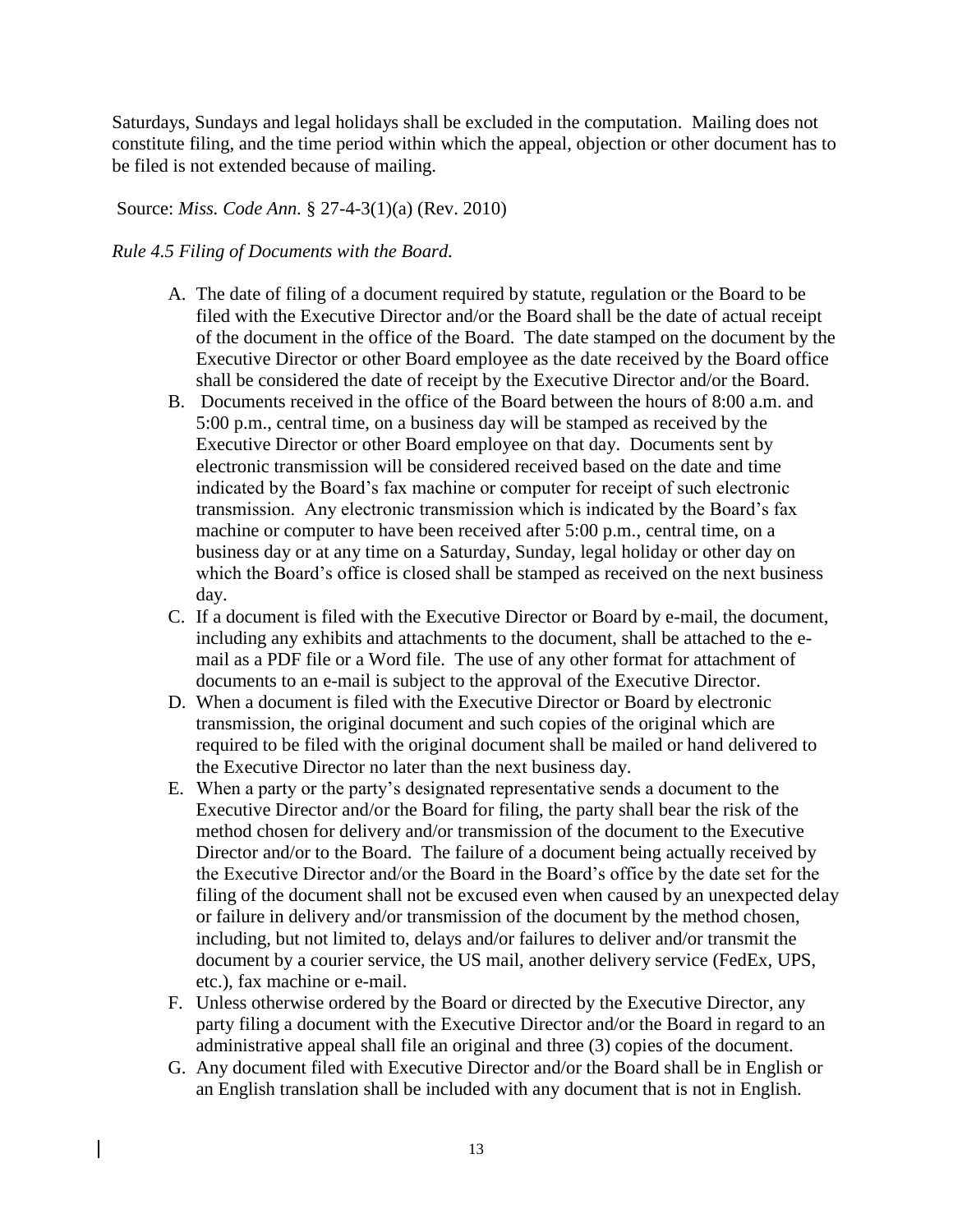### *Rule 4.6 Service of Documents Filed With Board.*

- A. Unless otherwise ordered by the Board or provided by statute or other regulation, a copy of all documents filed with the Executive Director and/or the Board in regard to an administrative appeal shall at the time of filing be served upon every other party to the administrative appeal.
- B. In regard to a party, other than the Department or the ABC Division, which is not represented in the administrative appeal, service shall be made upon the party.
- C. In regard to a party, other than the Department or the ABC Division, which is represented in the administrative appeal by a designated representative, service shall be made upon the designated representative.
- D. In regard to the Department or on the ABC Division, service shall be as follows:
	- 1) Until a party is advised by the Executive Director, the Board, a Department attorney or by a filing in the administrative appeal that the Department or the ABC Division is being represented in the administrative appeal by a specific attorney, service on the Department or the ABC Division shall be made upon the Chief Counsel for the Legal Division of the Department.
	- 2) From and after the point that a party is advised by the Executive Director, the Board, an attorney representing the Department or the ABC Division or by a filing in the administrative appeal that the Department or the ABC Division is being represented in the administrative appeal by a specific attorney, service shall be made upon the attorney representing the Department or the ABC Division in the administrative appeal.
- E. Service of a document may be made by hand delivery, mail or electronic transmission. Such methods of service shall be accomplished and completed as follows:
	- 1) Service by hand delivery of a document is to be accomplished and completed by the occurrence of one of the following events:
		- (a) Handing a copy of the document being filed to the person being served, or
		- (b) By leaving a sealed envelope containing the document being filed and addressed to the person being served at the office or home of that person.
	- 2) Service by mail of a document is to be accomplished by mailing a copy of the document being filed to the person being served. Service by mail is complete upon mailing. Please note however that under Rules 4.4 and 4.5, filing a document with the Executive Director or the Board is not complete upon mailing.
	- 3) Service by electronic transmission is to be accomplished and completed as follows:
		- (a) Service by electronic transmission is accomplished by faxing a copy of the document being filed to the fax number of the person being served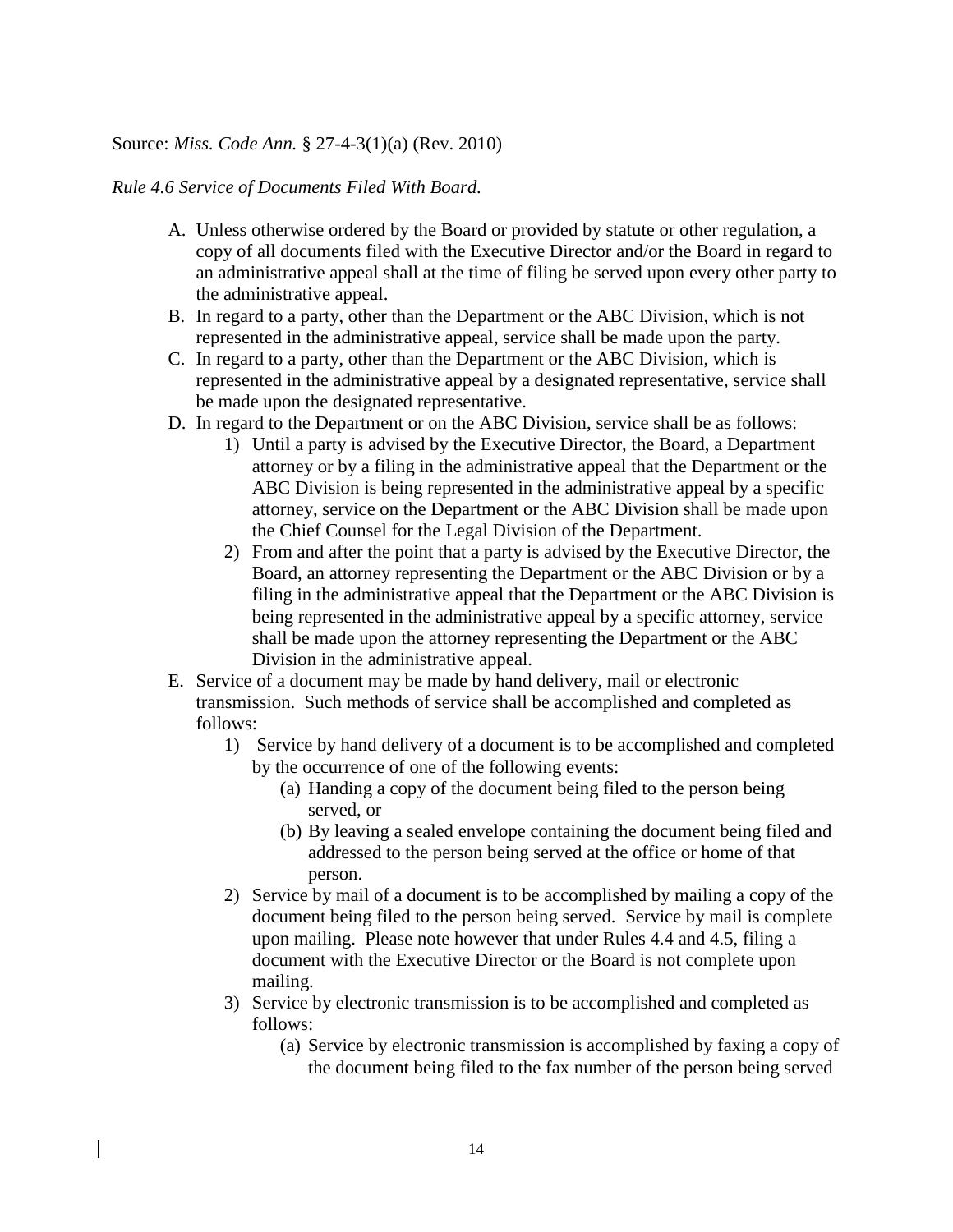or by e-mailing a copy of the document being filed to the e-mail address of the person being served.

- (b) Service by electronic transmission is complete when the electronic equipment being used by the person being served acknowledges receipt of the transmission. If the equipment used by the person being served does not automatically acknowledge receipt of the transmission, service is not complete until the sending party obtains an acknowledgment of receipt of the transmission from the recipient.
- F. Filing of an executed certificate of service as part of the document being filed with the Executive Director and/or Board setting out the method and date of service shall be prima facie evidence of the service of the document to which it relates.

## Source: *Miss. Code Ann.* § 27-4-3(1)(a) (Rev. 2010)

### *Rule 4.7 Contents of Notices of Appeal or Written Objections Filed with Board.*

- A. An appellant filing a written appeal or objection with the Board is required to use the Notice of Appeal or Objection form available from the Executive Director in filing his appeal or objection. The Notice of Appeal or Objection form is to be filled out completely and executed, and a copy of the action from which the appeal is being taken or to which the objection is being made is to be attached to the form. Typically, the document to be attached would be:
	- 1) From an appeal from the decision of the Review Board, the Review Board Order;
	- 2) From an appeal from the decision of an administrative hearing officer, the order of the administrative hearing officer;
	- 3) From an appeal of a decision of the ABC Division, a copy of the notice received from the ABC Division setting out its revocation or suspension of an ABC permit, ABC manager status and/or qualified resort area or its denial of an application for an ABC permit (issuance, transfer or renewal), ABC manager status and/or qualified resort from which the appeal is being filed;
	- 4) From the proposed disposal of alcoholic beverages or raw materials under Miss. Code Ann. § 67-1-18, a copy of the notice received from the ABC Division setting out the proposed disposal of alcoholic beverages or raw material in regard to which a hearing is being requested ;
	- 5) From an ad valorem assessment, a copy of the ad valorem assessment to which objection is being made;
	- 6) From a decision of the Department concerning the examination of the recapitulation of the ad valorem rolls of a county under Miss. Code Ann. § 27- 35-113, the notice sent by the Department to the president of the Board of Supervisors under Miss. Code Ann. § 27-35-115 setting out the results of the examination; or
	- 7) From a decision of the Department to deny the objection of a Board of Supervisors to the Department's rejection of an application for homestead exemption, the notice sent by the Department advising the Board of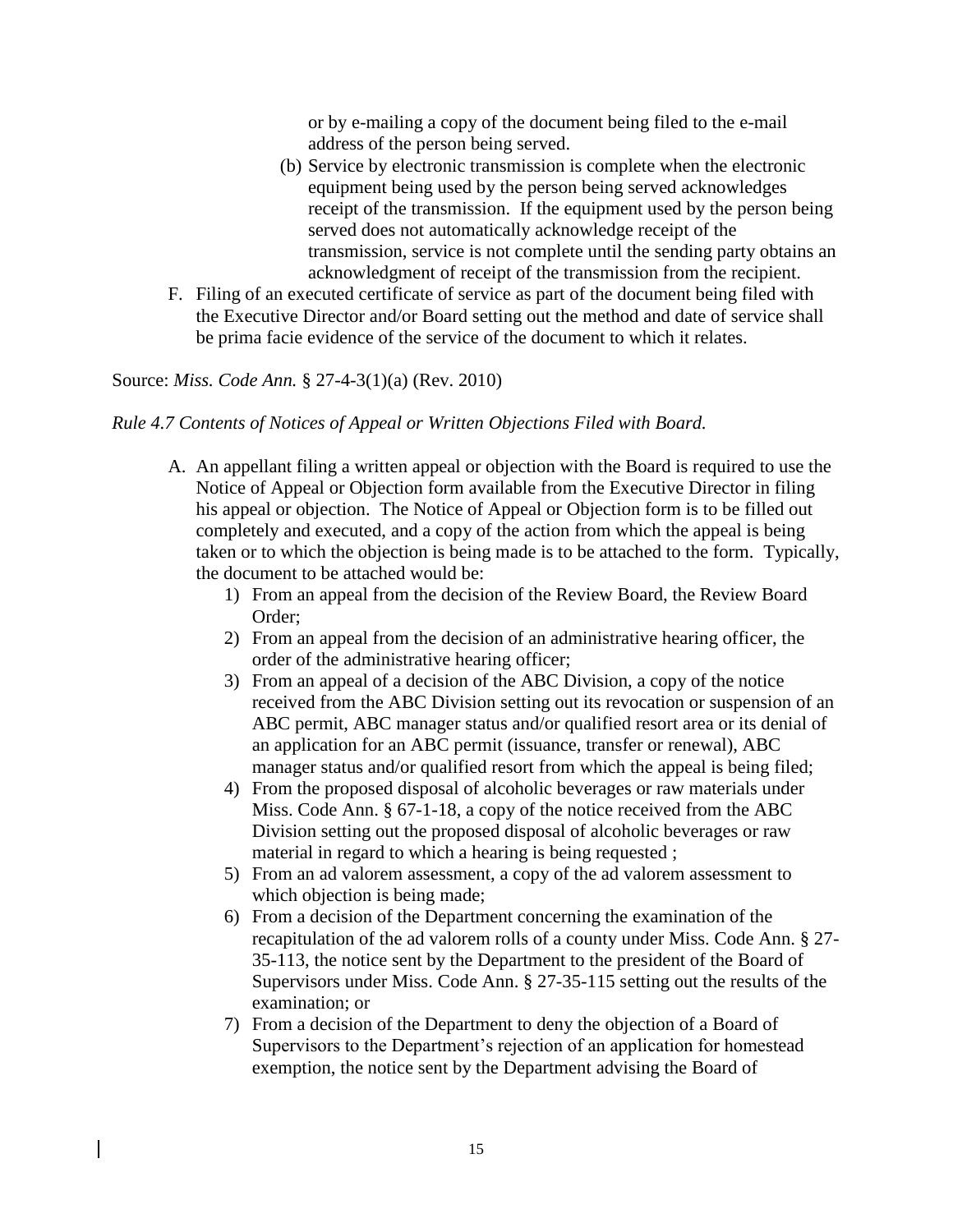Supervisors of the Department's denial of the objection of the Board of Supervisors;

- B. If the person signing the Notice of Appeal or Objection form is not the appellant, but a designated representative of the appellant, a power of attorney authorizing such person to sign the written appeal or objection on behalf of the appellant, to represent the appellant in the administrative appeal and to receive confidential information and/or documents regarding the administrative appeal is also to be attached to the Notice of Appeal or Objection.
- C. In addition to those documents required to be attached under subsections  $A \& B$ above, an appellant may attach to the Notice of Appeal or Objection any other document to support his appeal or objection.
- D. If an appellant is appealing from multiple orders of the Review Board or of an administrative hearing officer and a separate Notice of Appeal or Objection is not filed for each order being appealed, the Notice of Appeal or Objection form that is filed shall clearly set out the numbers of all orders being appealed and all orders being appealed are to be attached to the Notice of Appeal or Objection that is filed. Any order of the Review Board or of an administrative hearing officer whose number is not set out in the Notice of Appeal or Objection and which is not attached to the Notice of Appeal or Objection will not be considered as having been appealed to the Board and will not be reviewed by the Board.
- E. This rule does not apply to written objections and requests for hearings initially filed with the ABC Division under Miss. Code Ann. § 67-1-72(5) and (6) to an application for the issuance or transfer of an ABC permit and/or for the declaration of a qualified resort area. The manner and form of such written objections and request for hearing shall be determined by the Department.

Source: *Miss. Code Ann.* § 27-4-3(1)(a) (Rev. 2010)

*Rule 4.8 Incomplete Notices of Appeal or Written Objections.*

- A. If an appellant files a timely written appeal or objection but such appeal or objection is not on the required Notice of Appeal or Objection form, does not provide the information and attachments as set out on the Notice of Appeal or Objection form and/or is not filed with the appropriate number of copies, the Executive Director may notify the appellant of the deficiency in his filing and grant the appellant fifteen (15) days from the filing date of the incomplete appeal or objection to file the appeal or objection on the proper form and/or to provide the information, attachments or copies missing from the original appeal or objection.
- B. Upon written request, the Executive Director may for good cause shown grant an extension not exceeding fifteen (15) additional days of the time period set out in subsection A.
- C. Failure of an appellant to timely complete the appeal or objection within the time provided may result in the Board determining that the appeal or objection should be dismissed as untimely or considered involuntarily withdrawn.

Source: *Miss. Code Ann.* § 27-4-3(1)(a) (Rev. 2010)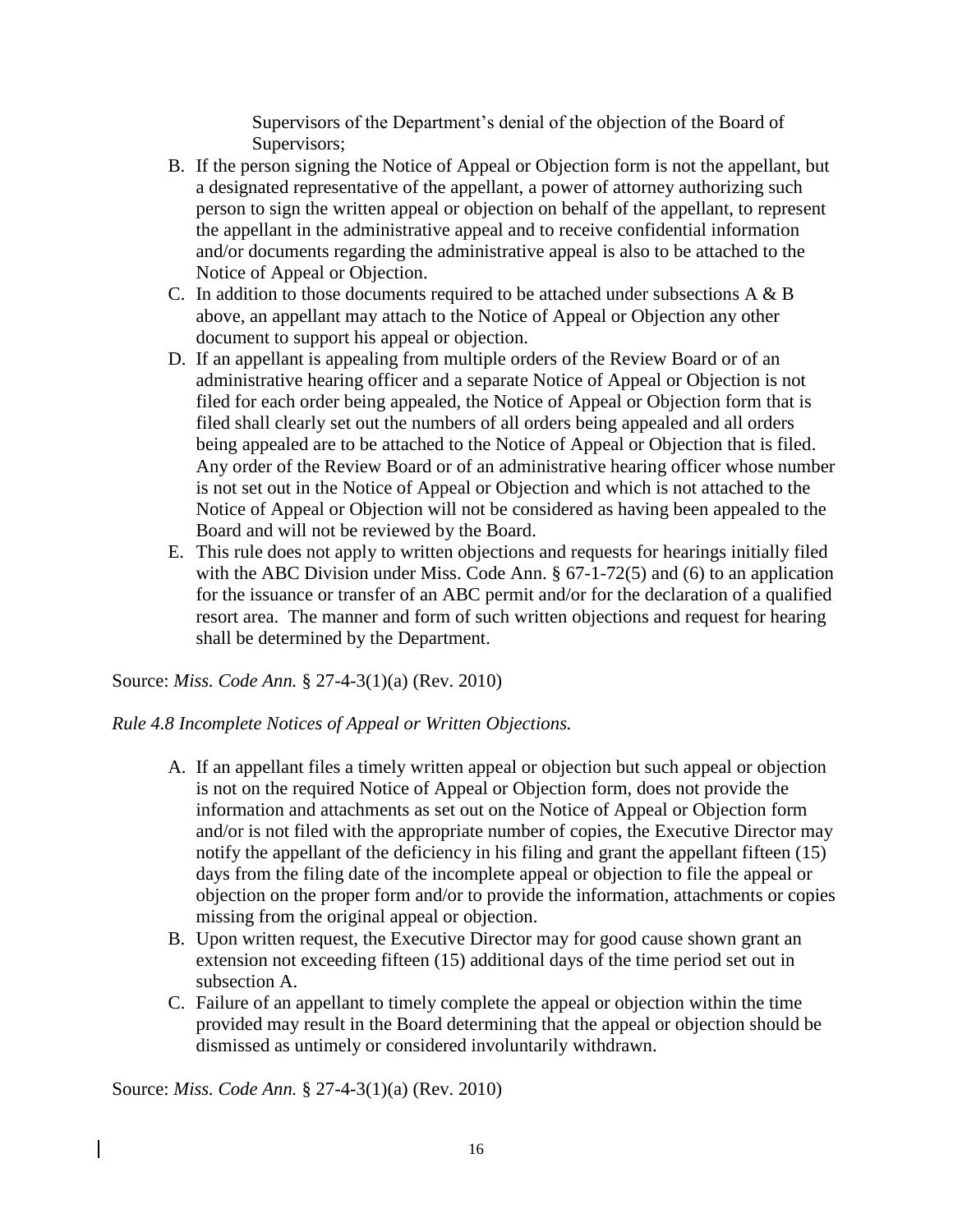### *Rule 4.9 Changes in Appellant's Identity, Structure and/or Ability to Pursue Appeal or*

*Objection.* An appellant and/or his designated representative, if any, while the Appeal or Objection is pending before the Board or during any appeal from the order of the Board to Court, is to advise the Executive Director of any changes in the identity, structure, interest and/or ability of the appellant to pursue the appeal or objection, including, but not limited to, the following:

- A. Change in name of the appellant by marriage, divorce, adoption, judicially, corporate filing or any other method;
- B. Divorce between appellants who were married at the time of filing the appeal or objection;
- C. Change in trade name of the appellant;
- D. Change in the structure of the appellant, including, but not limited to, merger, liquidation or change in type of entity (i.e. corporation to limited liability company, limited liability company to limited partnership, etc.);
- E. Change in ownership of appellant, including, but not limited to, majority ownership of corporate stock, majority ownership of an interest in a limited liability company, or change in the partners of a general or limited partnership;
- F. Change in interest or ownership of the property or business which is the subject of the appeal, including, but not limited to, ownership of the motor vehicle or manufactured housing involved in an appeal concerning the title to same, or ownership of the business for which the ABC permit, other permit or license which is the subject of the appeal was issued or for which application was denied;
- G. Cessation of the business or activity of appellant for which the ABC permit, ABC manager status, other permit or license which is the subject of the appeal was issued or for which an application was denied;
- H. Change in authority or ability to pursue the appeal or objection, including, but not limited to, death of an appellant, receivership of the appellant or the filing of bankruptcy by the appellant.

Source: *Miss. Code Ann.* § 27-4-3(1)(a) (Rev. 2010)

### *Rule 4.10 Time Period for Filing Appeals or Written Objections.*

- A. The time periods in which the written appeals or objections have to be filed with the Executive Director are set out by statute and vary depending on the type of administrative appeal involved. These filing periods are as follows:
	- 1) A written appeal under Miss. Code Ann. § 27-77-5 from a Review Board order, which would involve a tax assessment, a tax refund claim or the denial of a waiver of tag penalty, shall be filed with the Executive Director within sixty (60) days from the date of the Review Board order being appealed;
	- 2) A written appeal under Miss. Code Ann. § 27-77-9 or § 27-77-12 from a Review Board order or from an order of an administrative hearing officer, which would involve a suspension, surrender, seizure or revocation of a permit (excluding ABC permits), IFTA license, IRP registration, IRP credentials, tag or title, shall be filed within thirty (30) days from the date of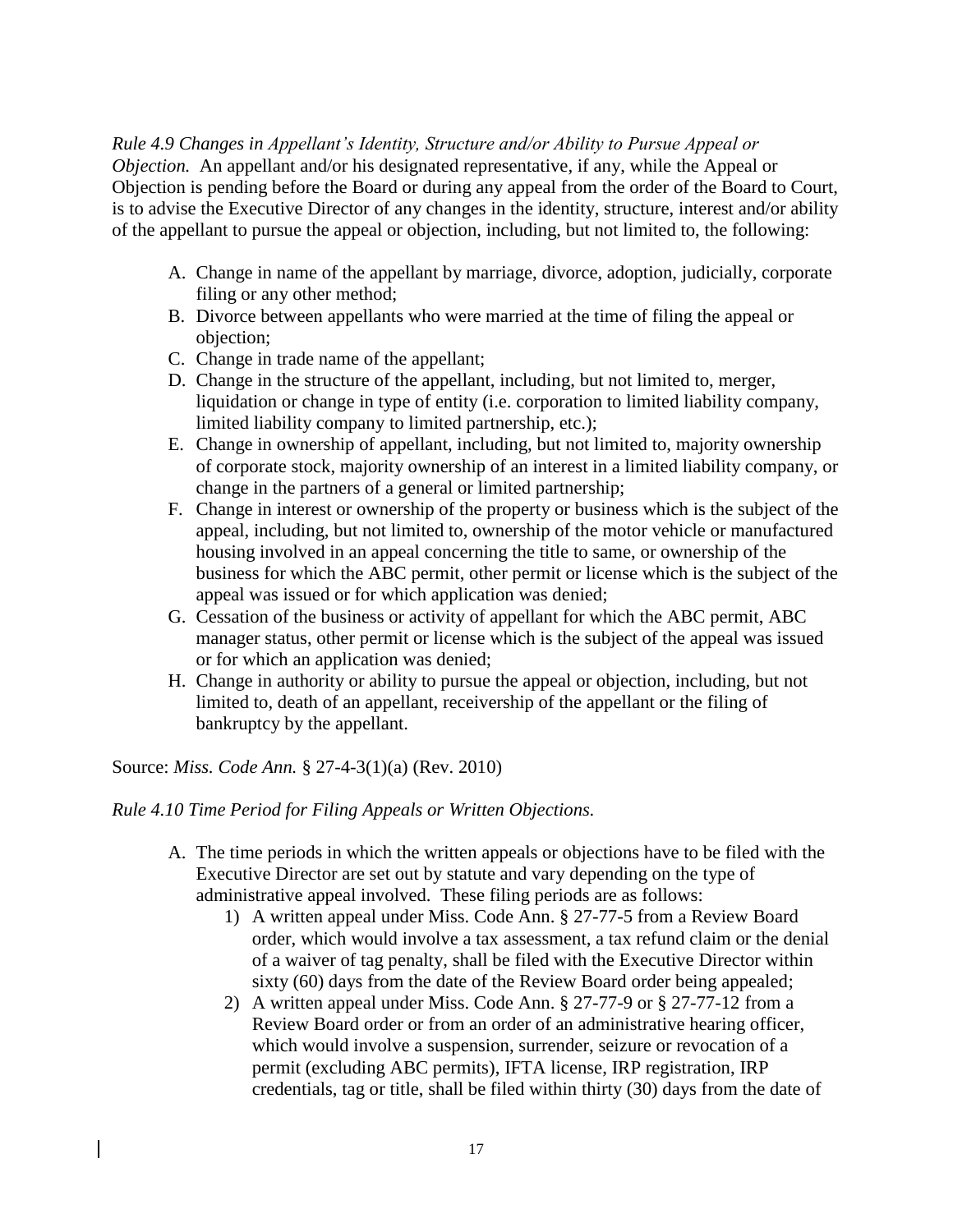the Review Board order or the order of the administrative hearing officer being appealed;

- 3) A written appeal under Miss. Code Ann. § 27-77-11 from a Review Board order, which would involve the denial of an application for a permit (excluding ABC permits), IFTA license, IRP registration, tag or title, shall be filed within thirty (30) days from the date of the Review Board order being appealed;
- 4) A written appeal under Miss. Code Ann. § 27-33-41 from the Department's rejection of the objection of a Board of Supervisors to the Department's disallowance of homestead exemption application shall be filed within thirty (30) days from the date of the written notice to the Board of Supervisor of the Department's rejection of the objection of the Board of Supervisors;
- 5) A written appeal by a Board of Supervisors under Miss. Code Ann. § 27-35- 113 from the decision of the Department regarding the Department's examination of the recapitulations of the county's assessment rolls shall be filed with the Executive Director within thirty (30) days from the date of the notice of the results of the Department's examination as provided for at Miss. Code Ann. § 27-35-115;
- 6) A written objection under Miss. Code Ann. § 27-35-309, § 27-35-325, § 27- 35-501 or §27-35-703 to an ad valorem assessment shall be filed with the Executive Director within thirty (30) days from the date of the assessment to which the objection is being made;
- 7) Except as provided in subsection (8) below, a written appeal under Miss. Code Ann. § 67-1-72 from an action of the ABC Division in regard to an ABC permit, ABC manager status, qualified resort area or the disposal of alcoholic beverages or raw materials under Miss. Code Ann. § 67-1-18 shall be filed within fifteen (15) days from the date of receipt of notice of the action being appealed; and
- 8) A written appeal under Miss. Code Ann. § 67-1-72(4) from the decision of the ABC Division to revoke approval of a qualified resort area where the appellant did not receive written notice of the revocation but was advised of such revocation by publication by the ABC Division or the Department shall be filed with the Executive Director within fifteen (15) days from the date that notice of revocation of approval of the qualified resort area was first published.
- B. Failure to file with the Executive Director a written appeal or objection within the time periods described above shall result in the order, decision, action or ad valorem assessment becoming final.
- C. Since a written objection and request for hearing on an application for the issuance or transfer of an ABC permit under Miss. Code Ann. § 67-1-72(5) or on an application for approval of a qualified resort area under Miss. Code Ann. § 67-1-72(6) is initially filed with the ABC Division, any rule concerning the form and time period for filing such written objection and request for hearing is within the authority of the Department to promulgate.

Source: *Miss. Code Ann.* § 27-4-3(1)(a) (Rev. 2010)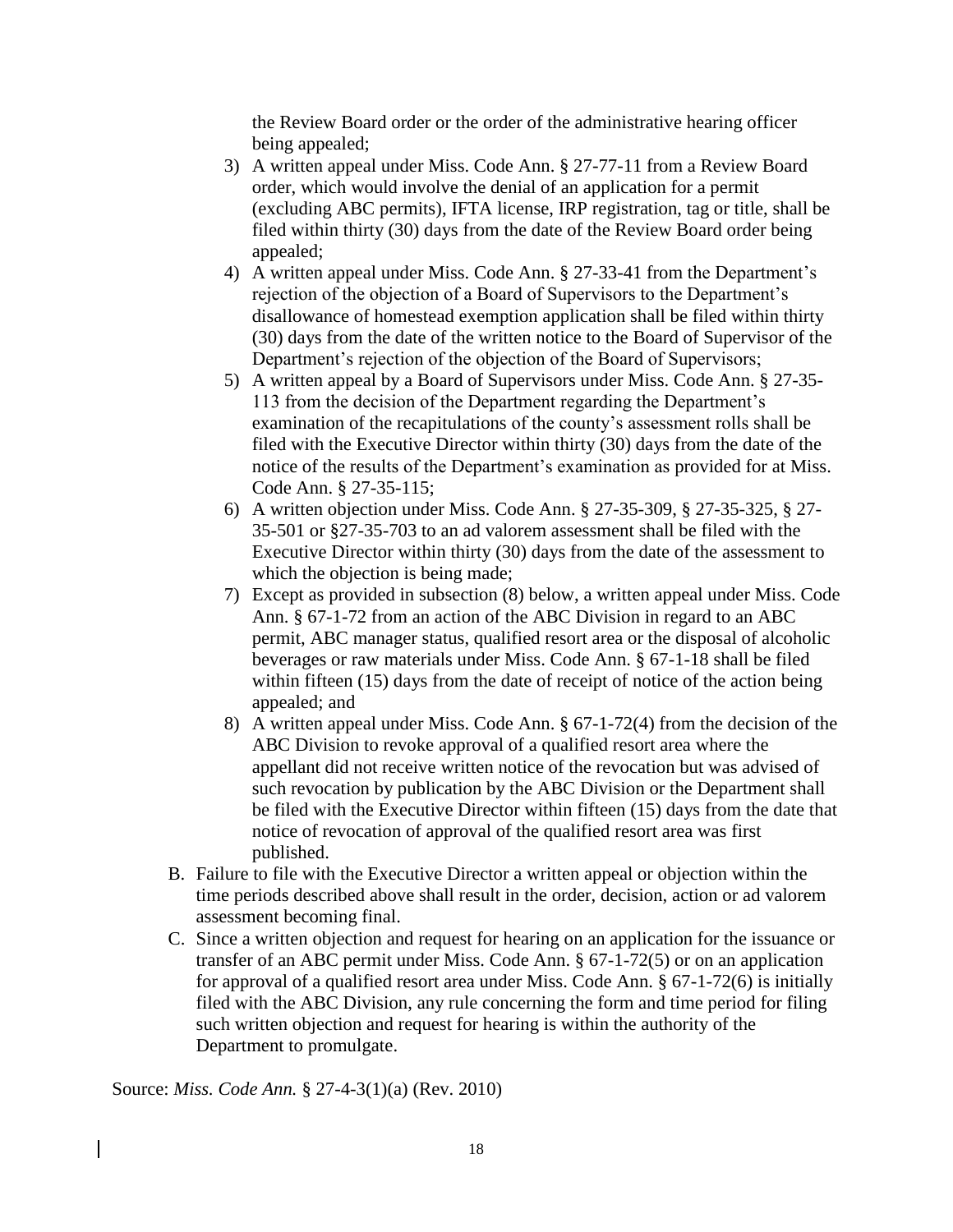## *Rule 4.11 Voluntary Withdrawals of Administrative Appeals to the Board.*

- A. At any time after an administrative appeal is filed with the Executive Director, the appellant may withdraw his administrative appeal to the Board.
- B. At any time after a written objection and request for hearing in regard to an ABC permit or a qualified resort area under Miss. Code Ann. § 67-1-71(5) and/or (6) is received by the Executive Director from the ABC Division, the appellant may withdraw his written objection and request for hearing.
- C. A voluntary withdrawal under subsections A or B above must be in writing or by electronic transmission and filed with the Executive Director. The withdrawal shall clearly state the style of the administrative appeal being withdrawn, including docket number, and be signed by the appellant or his designated representative.

## Source: *Miss. Code Ann.* § 27-4-3(1)(a) (Rev. 2010)

### *Rule 4.12 Involuntary Withdrawals of Administrative Appeals to the Board.*

- A. The failure of an appellant and his designated representative, if any, to appear at a scheduled hearing before the Board on his administrative appeal shall constitute an involuntary withdrawal of the administrative appeal.
- B. Where an appellant has obtained permission under Miss. Code Ann. § 27-77-5(5) to submit his position in writing or by electronic transmission in lieu of attending the hearing on his administrative appeal from a Review Board order under Miss. Code Ann. § 27-77-5, the appellant's failure to file such submission with the Executive Director by the date specified for such filing or by the date of the hearing when no date is specified will constitute an involuntary withdrawal of the administrative appeal.
- C. In addition to the failures set out in subsections A and B above, the Board may also determine that an administrative appeal has been involuntary withdrawn if it finds that any other act or failure committed by the appellant constitutes a failure by the appellant to prosecute his appeal.
- D. Upon a finding by the Board that an administrative appeal has been involuntary withdrawn, the Board shall note on its minutes the involuntary withdrawal of the administrative appeal and state the basis of the withdrawal.

Source: *Miss. Code Ann.* § 27-4-3(1)(a) (Rev. 2010)

### *Rule 4.13 Effect of Withdrawal.*

- A. At the point in time when an administrative appeal is withdrawn, whether voluntarily or involuntarily, the action from which the administrative appeal was filed will become final.
- B. If subsequent to the filing of the administrative appeal, but before the withdrawal, the Department, ABC Division, Review Board or administrative hearing officer amends the order and/or changes the action from which the administrative appeal was filed,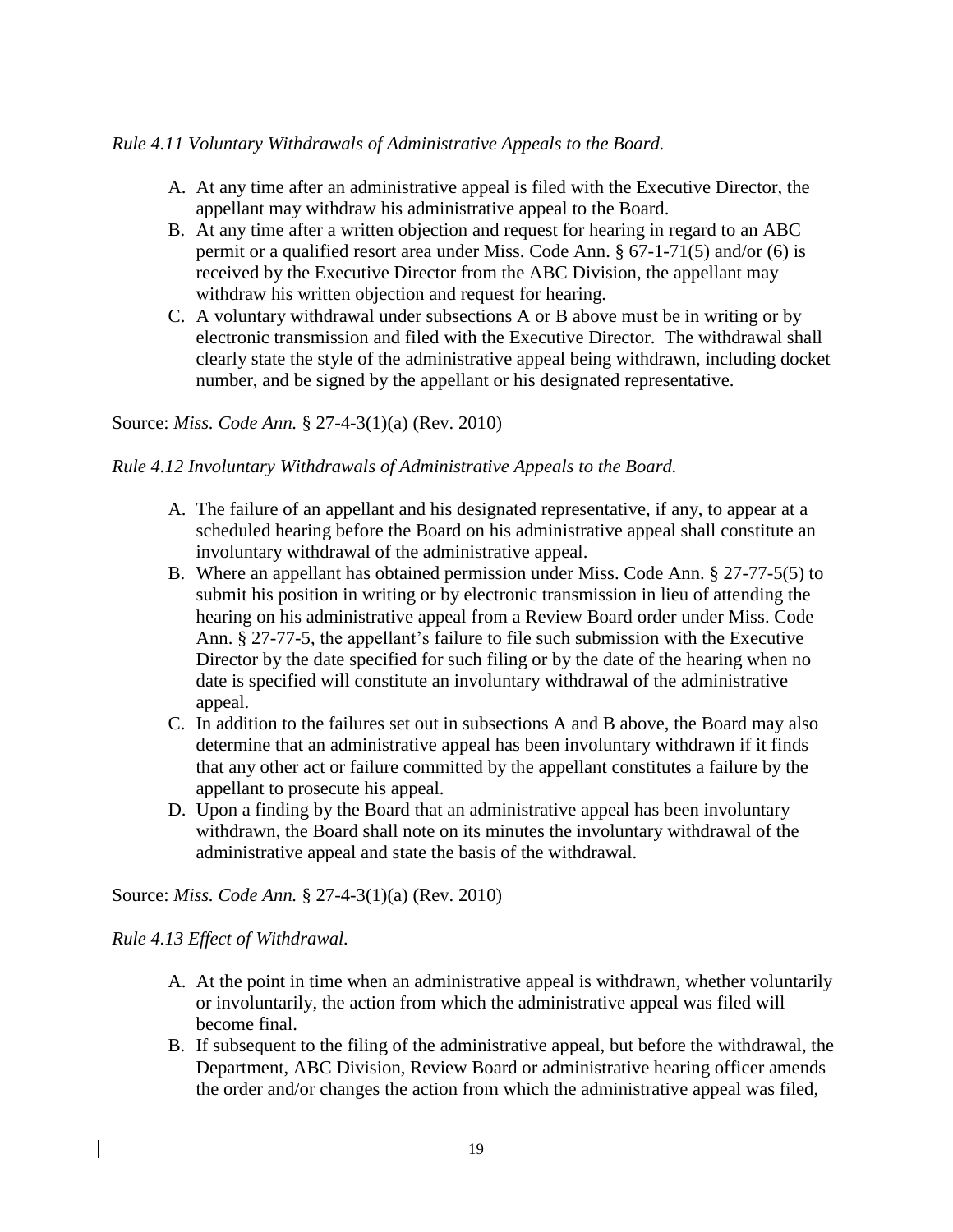the last order entered and/or action taken will be the order and/or action which will become final upon the withdrawal of the appeal.

Source: *Miss. Code Ann.* § 27-4-3(1)(a) (Rev. 2010)

### *Rule 4.14 Settings and Notices of Hearings.*

- A. Upon receipt of a completed Notice of Appeal or Written Objection, including receipt from the ABC Division of a written objection and request for hearing under Miss. Code Ann. § 67-1-72 (5) or (6), the Executive Director shall set a hearing before the Board on the administrative appeal.
- B. The Executive Director may set more than one (1) hearing for the same date and time with such administrative appeals set for the same date and time to be heard based on an order to be determined by the Executive Director or the presiding board member.
- C. Upon the setting of the hearing, the Executive Director shall mail to all parties to the administrative appeal a written notice giving the date, time and location of the hearing. If after such notice is mailed, the date, time or location of the hearing is changed for any reason, the Executive Director shall mail a written notice to all parties advising them of the change; provided however that if the change occurs within seven (7) days of the date of the previously scheduled hearing, in addition to the written notice, the Executive Director may advise the parties of the change by any means he deem appropriate, including, but not limited to, in person, by telephone, by electronic transmission, or by posting a notice at the previously set location of the hearing.

Source: *Miss. Code Ann.* § 27-4-3(1)(a) (Rev. 2010)

### *Rule 4.15 Continuances and Extensions of Time.*

- A. A party desiring a continuance of an administrative appeal set for hearing shall file a written request for a continuance with the Executive Director setting out the reasons for the request. Requests filed within ten (10) days from the date of the notice setting the hearing will be routinely granted. Requests filed after this ten (10) day period but more than seven (7) days before the hearing date will only be granted if good cause is shown for the continuance. Requests filed within seven (7) days of the date of the hearing will only be granted in the case of an emergency.
- B. If a continuance is granted for a hearing in regard to which the Board has incurred a cost because of the original setting, including, but not limited to, a court reporter appearance fee, the Board may assess such costs to the party requesting the continuance. If assessed, the cost must be paid by the party to the Executive Director within fifteen (15) days from the date the continuance was granted. Failure to timely pay such costs shall be considered an involuntary withdrawal of the administrative appeal.
- C. A party desiring an extension of a time period prescribed by these regulations or by the Board shall file a written request for such extension with the Executive Director and explain the basis for the extension. Such requests may be considered and granted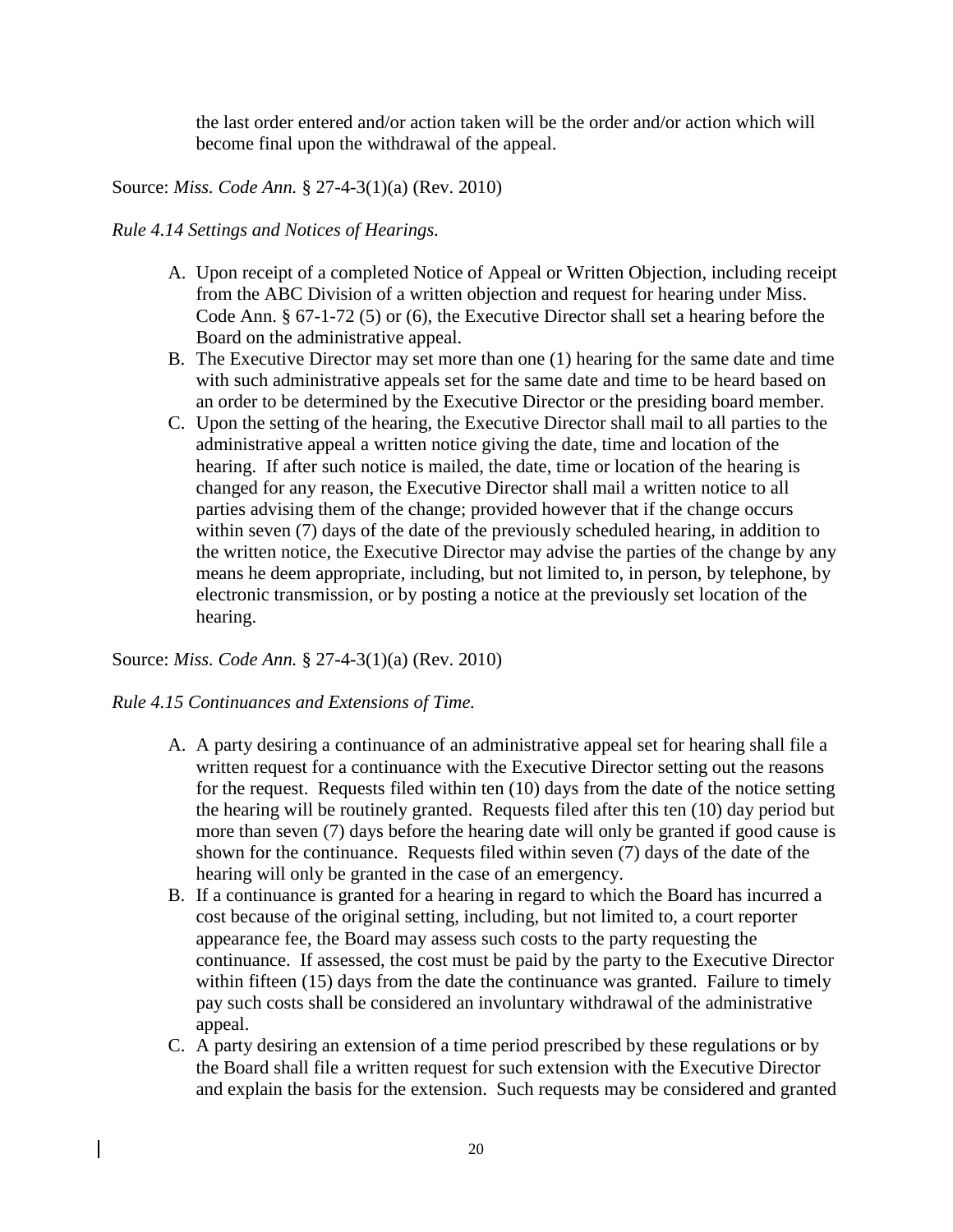in whole or in part by the Executive Director. However, no time period set by statute, including, but not limited to, the time period for filing an appeal or objection with the Board or Executive Director and the time period for filing an appeal from the Board to Court, can be extended.

## Source: *Miss. Code Ann.* § 27-4-3(1)(a) (Rev. 2010)

### *Rule 4.16 Consolidations.*

- A. The hearing on a written objection and request for hearing under Miss. Code Ann. § 67-1-72(5) and/or (6) in regard to the application for issuance or transfer of an ABC permit and/or the declaration of an area or locality as a qualified resort area shall be consolidated with the hearing on any timely appeal from the denial by the ABC Division of the issuance, transfer and/or declaration of the ABC permit and/or qualified resort area to which the written objection was made.
- B. The Executive Director may consolidate two or more administrative appeals for hearing purposes if he determines that the appellants in these administrative appeals are the same person or related persons and have common representation. The Executive Director may also consolidate administrative appeals filed by unrelated appellants if he determines such consolidation will expedite or simplify consideration of the issues in these administrative appeals, and such consolidation will not prejudice a party or violate any confidentiality statutes.
- C. The Executive Director shall advise all affected parties of the consolidation in writing. Such notification may be included in the notice setting the hearing. Except for the consolidation set out in subsection A above, which is mandated by statute, a party may file a written objection with the Executive Director to the consolidation within ten (10) days from the date of the written notification of the consolidation. Failure to file the written objection within this ten (10) day time period shall constitute consent to the consolidation.
- D. Administrative appeals may also be consolidated for hearing purposes if all parties to the administrative appeals proposed to be consolidated consent to such consolidation.

#### Source: *Miss. Code Ann.* § 27-4-3(1)(a) (Rev. 2010)

#### *Rule 4.17 Reasonable Accommodation and Interpreters at a Board Hearing.*

- A. Any party requesting a reasonable accommodation under the Americans with Disabilities Act in regard to attendance and/or participation at a Board hearing shall file a written request for such accommodation with the Executive Director at least five (5) days before the date of the hearing.
- B. Any request for an interpreter under Miss. Code Ann. § 13-1-303(2) by a party as a deaf person shall be filed in writing with the Executive Director at least five (5) days before the hearing for which the interpreter is requested.
- C. Except for an interpreter for a deaf party under Miss. Code Ann. § 13-1-303(2), it is the responsibility of a party to provide any interpreter that the party determines is needed to present his argument and/or evidence at any hearing before the Board.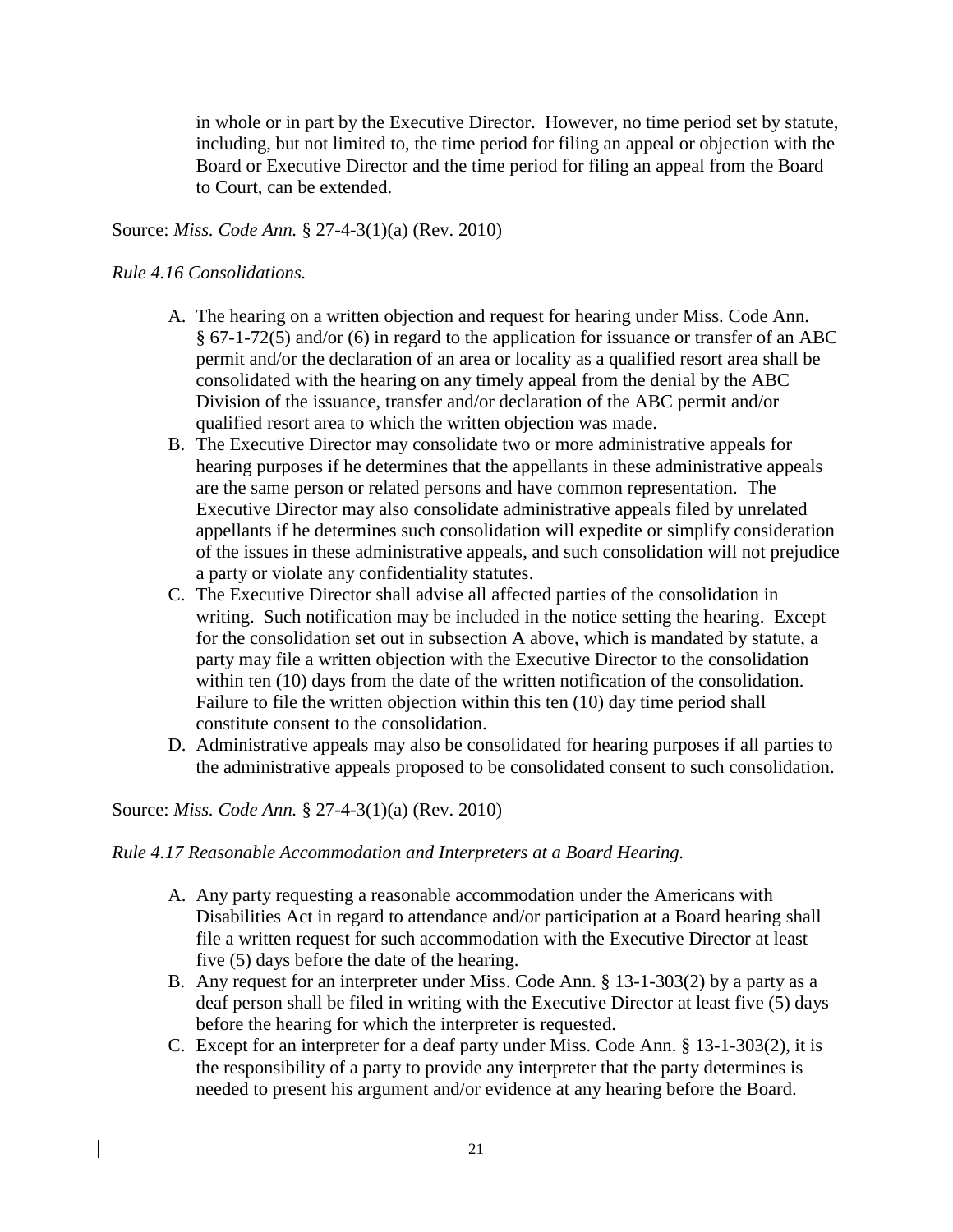D. When an interpreter is provided at a hearing by the Board or a party, the interpreter shall be available for use at the hearing by all parties in the administrative appeal and the Board members at the cost of the person who provided the interpreter.

Source: *Miss. Code Ann.* § 27-4-3(1)(a) (Rev. 2010)

*Rule 4.18 Decorum.* The conduct, demeanor and dress of parties, their designated representatives, their witnesses or any other person when present during any hearing or other proceeding before the Board shall reflect respect for the dignity and authority of the Board. The presiding board member may remove or limit the participation of any disruptive person during a hearing or any other meeting of the Board.

Source: *Miss. Code Ann.* § 27-4-3(1)(a) (Rev. 2010)

*Rule 4.19 Subpoenas.* Any party desiring the issuance of a subpoena to require the attendance of a witness at a hearing before the Board to give testimony and/or to produce and permit inspection of designated books, documents or other tangible thing shall file a written request for the issuance of the subpoena with the Executive Director at least ten (10) days before the date of the hearing for which the subpoena is requested. Upon receipt of the request, the Executive Director will issue the subpoena and return it to the party requesting same. The party requesting the subpoena will be responsible for service of the subpoena and such service shall be performed in accordance with the method for service of subpoenas under Rule 45(c) of the Mississippi Rules of Civil Procedure with the exception that proof of service of the subpoena shall be filed with the Executive Director.

Source: *Miss. Code Ann.* § 27-4-3(1)(a) (Rev. 2010)

*Rule 4.20 Pre-hearing Production of Documents*. Upon request or on its own initiative, the Board may require a party to provide the other party in the administrative appeal with a copy of all documents which he intends to provide to the Board in the presentation of his case at the hearing before the Board. Failure to timely provide the other party with a copy of such documents when required to do so may be found by the Board to be an involuntary withdrawal of the administrative appeal or the Board may determine that such documents should not be considered by it in the administrative appeal. In each appeal, when applicable, the Department shall provide the Board and, if it has not already done so, the other party, with copies of all applicable Review Board orders, Review Board minutes, assessments, and audit reports including auditor comments.

Source: *Miss. Code Ann.* § 27-4-3(1)(a) (Rev. 2010)

*Rule 4.21 Finding of Facts, Conclusions of Law and Briefs.* At any time prior to the issuance of a final order in an administrative appeal covered by this chapter, the Board may request the parties to file proposed Findings of Fact and Conclusions of Law and/or file briefs on issues raised in the administrative appeal. When such a request is made, the Board will set the date by which such proposed Findings of Fact and Conclusions of Law and/or briefs are to be filed with the Executive Director in the administrative appeal.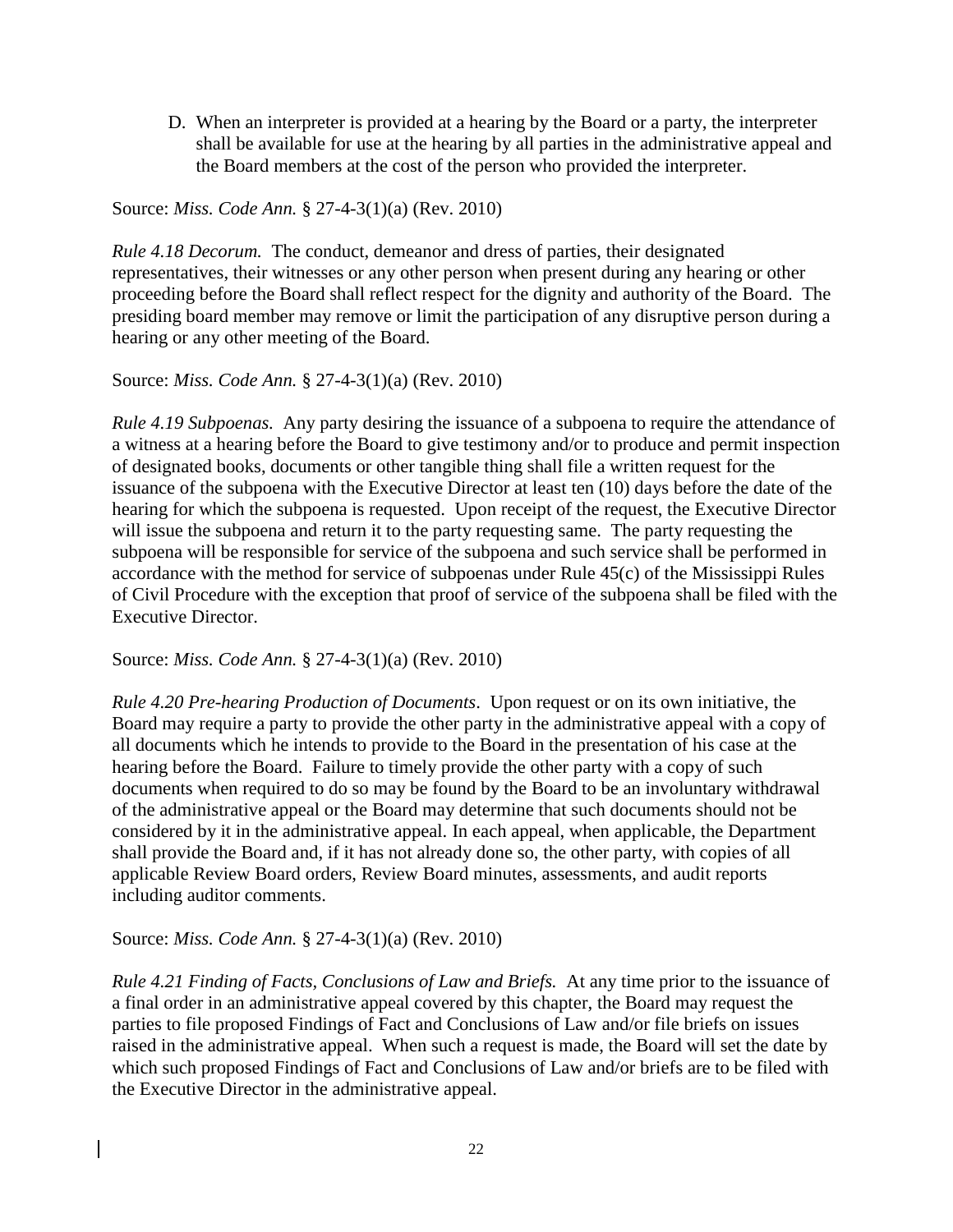#### *Rule 4.22 Orders of the Board.*

- A. After a hearing has been held before the Board on an administrative appeal, the Board may verbally announce its decision in the administrative appeal at the end of the hearing or take the matter under advisement for a decision at a later time.
- B. After the Board has made a decision, even when that decision is announced at the hearing, the Board shall issue a written order. The written order will be the formal decision of the Board in the administrative appeal and shall be executed by a majority of the members participating in the decision.
- C. The Board may elect to uphold the assessment or action, to amend the assessment, to issue a revised assessment, to order the Department to issue a refund or credit, to remand the issue to the Review Board or originating division for further work, or any other action it deems appropriate. The order shall set out the action taken and the basis for such action.
- D. Any time period for appealing from a decision of the Board to Court will run from the date of the written order. If the written order of the Board is amended for any reason during the time period for appealing the order to Court, but before an appeal from the order is actually filed in Court, the time period for appealing the Board's decision in the administrative appeal will then run from the date of the amended order. Up to the earlier of the date that the time period for filing an appeal from the order to Court expires or the date that an appeal of the order is actually filed in Court, the Board retains the authority to withdraw its order and return the administrative appeal to its docket for further consideration and decision. If this occurs, the order withdrawn will no longer be the final order of the Board in the administrative appeal and will not be appealable to Court. When an appeal from an order is timely and appropriately filed in Court, the Board no longer has jurisdiction or authority to change its written order, unless or until the order is remanded back to the Board by a Court.
- E. If the time period for appealing the Board's decision to Court has expired with no timely and appropriate appeal being filed in Court and the order has not been withdrawn by the Board, the decision of the Board will become final and shall not be subject to further review by the Board or any Court.
- F. Any appeal from a Board order under Miss. Code Ann. § 67-1-39 regarding an ABC matter shall be without supersedeas, which means any Board order regarding an ABC matter will go into effect on the date of the order and shall remain in effect unless and until it is overturned in a judicial appeal by a Court in a final non-appealable order. The Board does however retain authority, as set out in subsection D above, to amend or withdraw an order up to the earlier of the date that the time period for filing an appeal from the order to Court expires or the date that an appeal of the order is actually filed in Court.
- G. The Executive Director shall mail a copy of the written order entered in an administrative appeal to all parties in the administrative appeal.

Source: *Miss. Code Ann.* § 27-4-3(1)(a) (Rev. 2010)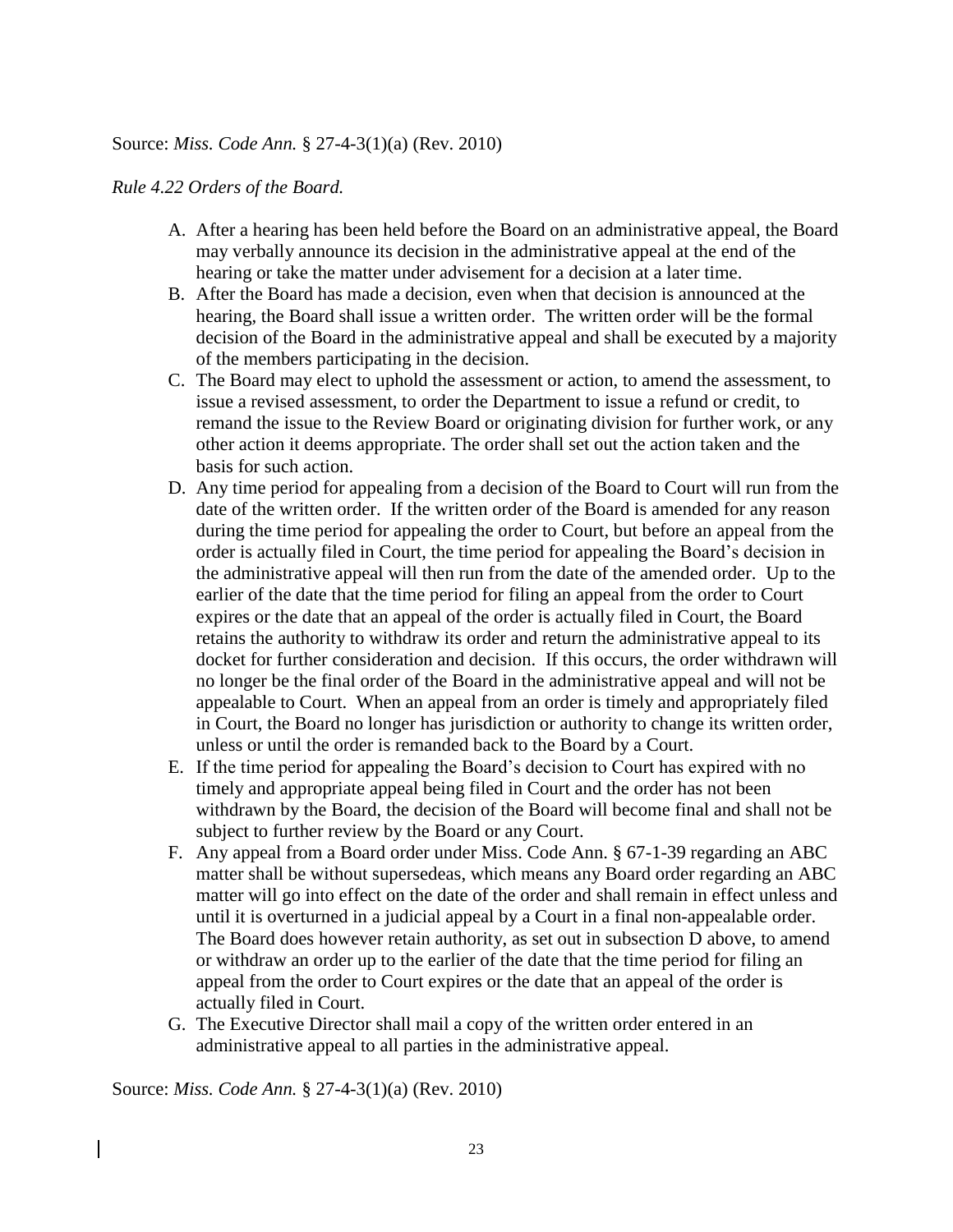# *Rule 4.23 Time Periods and Conditions for Appealing to Court and Notice to Executive Director of an Appeal.*

- A. The time period for appealing from an order of the Board to Court varies depending on the type of administrative appeal involved. The time periods as set out by statute for these appeals are as follows:
	- 1) An appeal under Miss. Code Ann. § 27-77-7 from a Board order involving a tax assessment, a tax refund claim or the denial of a waiver of tag penalty shall be filed within sixty (60) days from the date of the Board order being appealed;
	- 2) An appeal under Miss. Code Ann. § 27-77-13 from a Board order involving the denial, suspension, surrender, seizure or revocation of a permit, IFTA license, IRP registration, IRP credentials, tag or title, shall be filed within thirty (30) days from the date of the Board order being appealed;
	- 3) An appeal under Miss. Code Ann. § 27-35-163 from a Board order involving a written objection under Miss. Code Ann. § 27-35-309, § 27-35-325, § 27- 35-501 or §27-35-703 to an ad valorem assessment shall be filed within thirty (30) days from the date of the order of the Board order being appealed;
	- 4) An appeal under Miss. Code Ann. § 67-1-39 from a Board order regarding an action taken under the ABC law shall be filed within thirty (30) days from the date of the Board order being appealed.
- B. The court and county in which an appeal from the Board is to be filed also varies depending on the type of order being appealed and the type of party filing the appeal. A party appealing from the order of the Board is advised to consult the statute under which he is appealing to determine in what Court (chancery or circuit) and in what county he is required to file his appeal.
- C. In addition to timely filing an appeal in the appropriate Court, a party appealing from an order of the Board may, by statute, also be required to perform other acts within the period for filing the appeal or prior to filing his petition in Court, including, but not limited to, posting a bond, paying the uncontested portion of a tax, paying the tax under protest in lieu of posting a bond, or paying the estimate of the cost of preparing the entire record before the Board. A party appealing from the order of the Board is advised to the consult the statute under which he is appealing to determine what other acts he is required to perform and when to properly and timely appeal from the order of the Board to Court.
- D. Any party appealing from an order of the Board to Court shall mail to the Executive Director a copy of his written appeal to Court to place the Board on notice of the pendency of the appeal and to insure that the Executive Director maintains all records regarding the administrative appeal pending a final decision by the Court.

Source: *Miss. Code Ann.* § 27-4-3(1)(a) (Rev. 2010)

*Rule 4.24 Conferences.* As soon as possible after the filing of an appeal and as often as necessary thereafter, each party to the appeal shall confer with the other party or parties to the appeal for the purpose of narrowing the issues to be decided so that, at the time of the hearing before the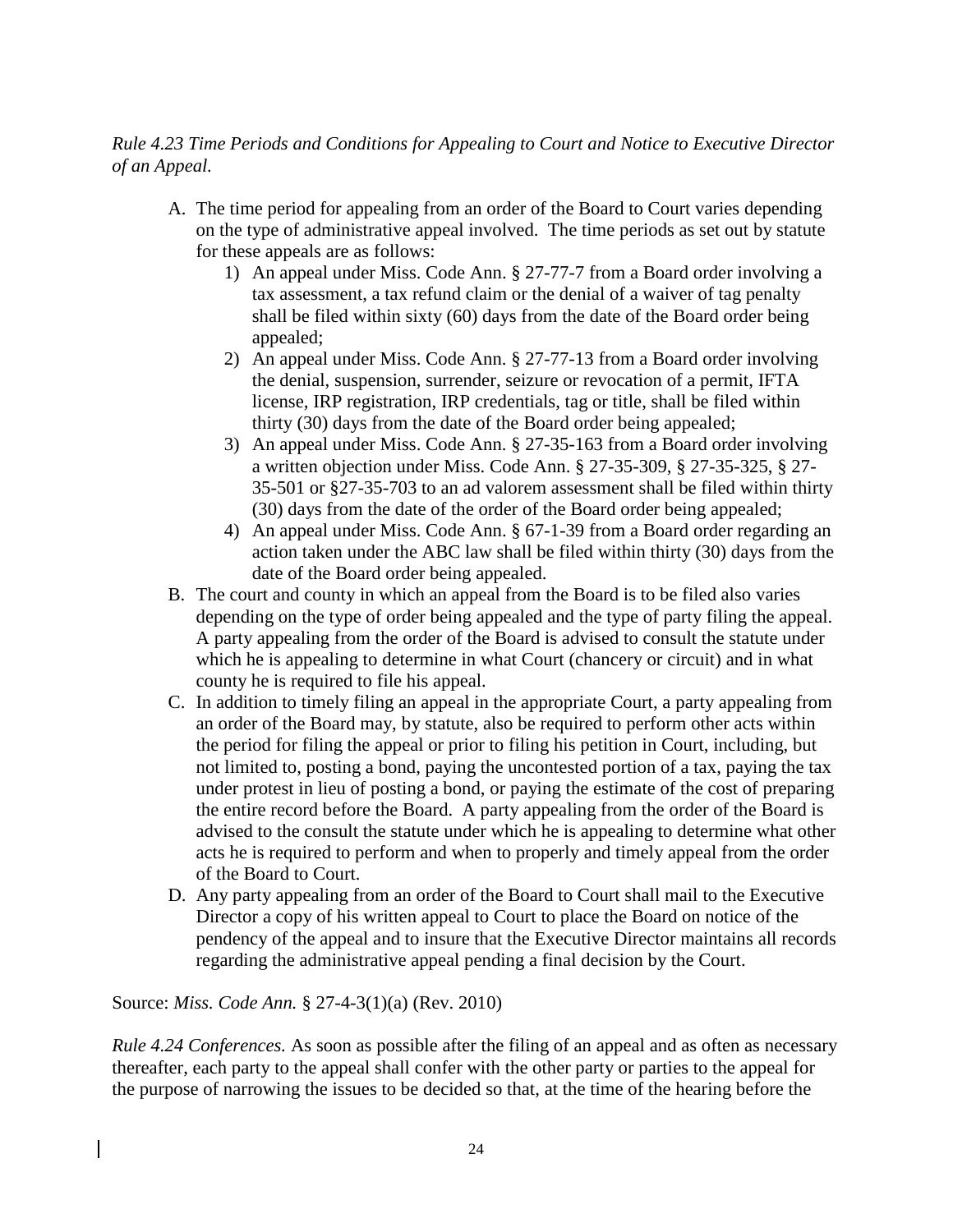Board, the issues to be decided will be well defined and the only remaining issues will be those that are truly intractable and require a decision by the Board.

Source: *Miss. Code Ann.* § 27-4-3(1)(a) (Rev. 2010)

# **Part 101 Chapter 5: Procedure for Administrative Appeals Involving Appeals from Review Board Orders under Miss. Code Ann. § 27-77-5 and Written Objections to Ad Valorem Assessments**

*Rule 5.1 Administrative Appeals Covered By This Chapter.* There are several administrative appeals to the Board where by statute this Board is prohibited from making an official transcript, the judicial review of the Board's decision will be heard de novo and/or the appeal to Court involves a full evidentiary judicial hearing. This Chapter sets out the procedure to be followed in those types of administrative appeals. Specifically, this Chapter applies to the following administrative appeals:

- A. Any appeal under Miss. Code Ann. § 27-77-5 from an order of the Review Board to the Board;
- B. Any written objection filed with the Executive Director pursuant to Miss. Code Ann. § 27-35-309(2)(a) and § 27-35-311(2) to an ad valorem assessment by the Department regarding railroads or other public service companies under Miss. Code Ann. § 27-35-309(1);
- C. Any written objection under Miss. Code Ann. §27-35-325 to an ad valorem assessment issued by the Department on property of railroads or other public service companies escaping taxation;
- D. Any written objection under Miss. Code Ann. § 27-35-517 filed with the Executive Director to railcar assessments by the Department under Miss. Code Ann. § 27-35- 501; and
- E. Any written objection under Miss. Code Ann. § 27-35-703 to an ad valorem assessment by the Department of aircraft under that statute.

Source: *Miss. Code Ann.* § 27-4-3(1)(a) (Rev. 2010)

### *Rule 5.2 Method and Standard for Presentation of Evidence at Hearings.*

- A. Since an official transcript is not made of the hearing of an administrative appeal covered by this Chapter and any judicial review of the decision of the Board in an administrative appeal covered by this Chapter will be heard de novo and/or involve a full evidentiary judicial hearing before a Court and in order to streamline the hearing process, presentation of evidence before the Board in an administrative appeal covered by the Chapter is not required to be by examination of witnesses. Parties may present evidence through an oral presentation, written presentation and/or by the introduction of documentary evidence.
- B. If a party does present evidence to the Board through examination of a witness, the witness shall be sworn in by the presiding board member.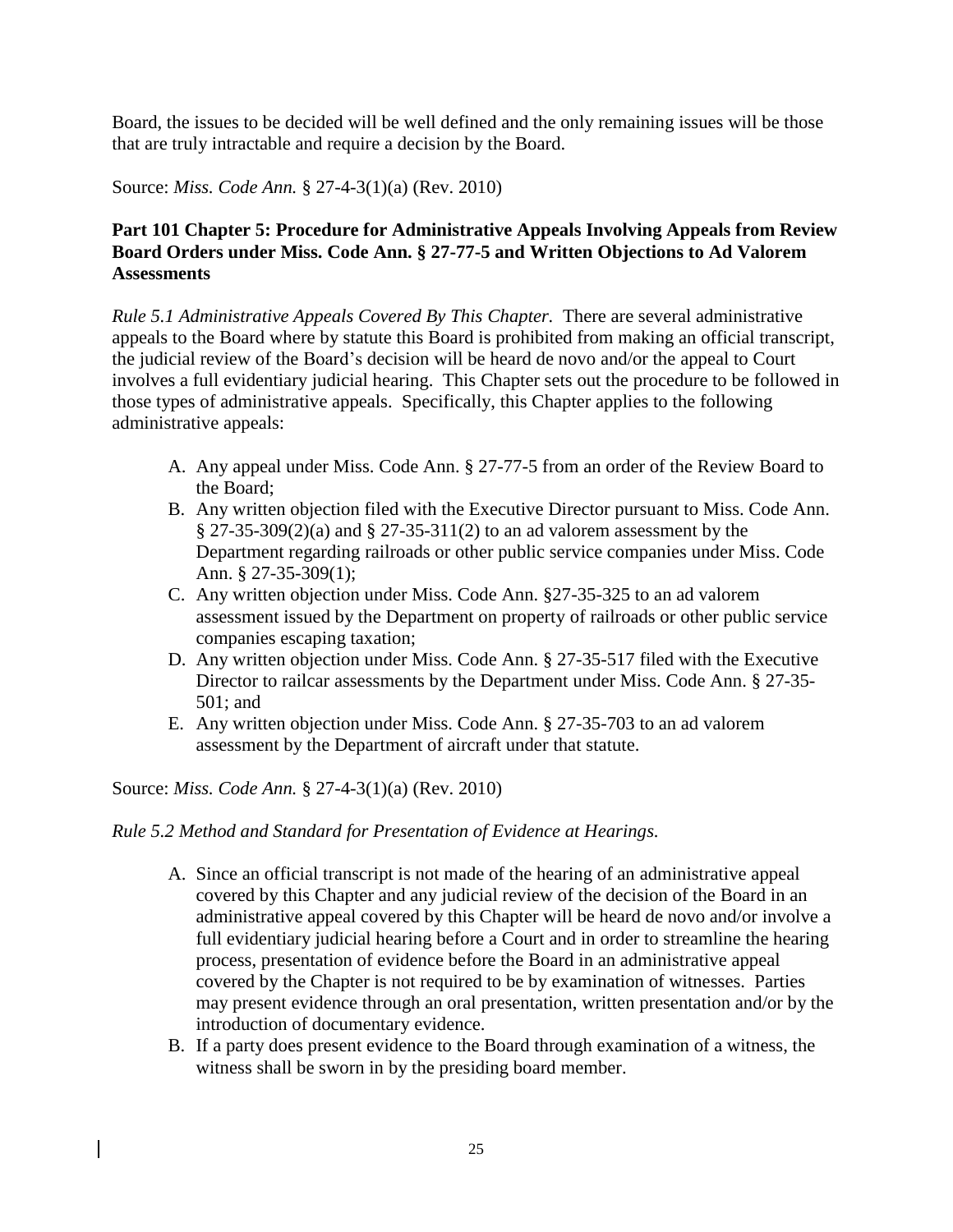- C. The Mississippi Rules of Evidence will apply at hearings held in the administrative appeals covered by this Chapter, but they will be relaxed. Relevant hearsay evidence may be presented unless the presiding board member determines that such evidence lacks trustworthiness.
- D. If a party presents evidence to the Board through witnesses, any other party to the administrative appeal will be entitled to cross-examine such witnesses.
- E. Any board member may ask questions of any party, witness or other person who is present at the hearing. When such questioning occurs, each party to the administrative appeal will be given the opportunity to also question such party or person, but such questioning shall be limited to the area of examination by the board member. The order of such questioning will be determined by the presiding board member.
- F. Any party presenting a document to the Board for consideration shall provide all other parties to the administrative appeal with a copy of the document before or at the time of presentation of the document to the Board and shall have sufficient copies of the document at the hearing to allow at least four (4) copies of the document to be left with the Board.
- G. The Board may also take official notice of the following without the presentation of additional evidence:
	- 1) Records and files maintained by the Board;
	- 2) Tax returns, tax reports and related documents filed with the Department for or on behalf of the appellant or any affiliated company; and
	- 3) Any fact that may be judicially noticed by the courts of this state.
- H. Even though an official transcript is not made of the hearings in the administrative appeals covered by this Chapter, the Executive Director may make an audio and/or video recording of the hearing. When such recording is made, a party may obtain a copy of the recording from the Executive Director on the prepayment of the cost of the copy. In the case of a request for a copy of the recording by the Department, the Executive Director shall waive payment of this cost.
- I. To avoid unnecessary disruption and delays during the hearing, if the Executive Director makes a recording of a hearing in an administrative appeal covered by this Chapter, a party will not be allowed to record the hearing by any means, including, but not limited to, an audio recording, video recording or transcription by a court reporter.
- J. If the Executive Director does not make a recording of a hearing in an administrative appeal covered by the Chapter, but a recording is made by one of the parties to the administrative appeal, a copy of the recording will be provided by this party to any other party in the administrative appeal and/or the Executive Director upon request and payment of the cost of copying the recording.

*Rule 5.3 Burden of Proof.* In any administrative appeal covered by this Chapter, the burden of proof shall be on the appellant to prove that the action of the Department is incorrect.

Source: *Miss. Code Ann.* § 27-4-3(1)(a) (Rev. 2010)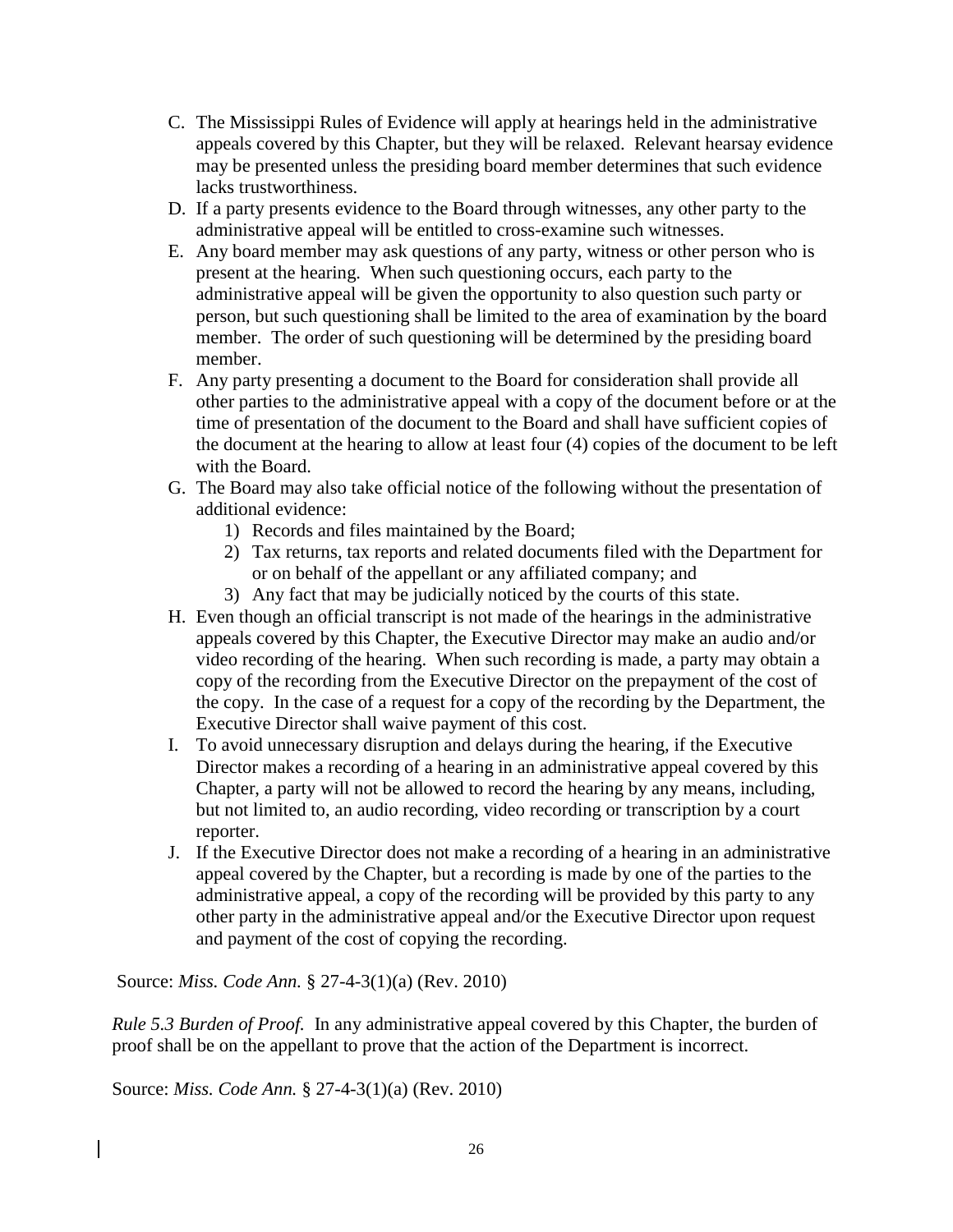*Rule 5.4 Order of Presentation at Hearings.* Unless otherwise directed by the presiding board member, a hearing in an administrative appeal covered by this Chapter shall be conducted in the following order:

- A. The presiding board member shall call the hearing to order;
- B. The presiding board member, the Executive Director or other employee of the Board shall state the style of the administrative appeal being heard, the nature of the administrative appeal and a summary of the decision or action from which the administrative appeal was filed;
- C. The appellant shall present his case by making his argument and presenting his evidence, if any;
- D. The Department shall present its response to appellant's case by making its argument and presenting its evidence, if any;
- E. Upon request by a party and only on approval and subject to any restrictions of the presiding board member, the parties, including the Department, may be allowed to present additional arguments and evidence after the response of the Department to the appellant's presentation; and
- F. Upon conclusion of all argument and evidence, the presiding officer shall bring the hearing to a close.

# Source: *Miss. Code Ann.* § 27-4-3(1)(a) (Rev. 2010)

### *Rule 5.5 Presentation of Evidence to the Board after Hearings.*

- A. After the hearing has been concluded, no additional factual evidence shall be presented to the Board except under the following circumstances:
	- 1) If during the hearing, it was agreed or ordered that such additional evidence could be presented at a later time;
	- 2) The Board or the Executive Director on behalf of the Board requests such additional evidence;
	- 3) All parties to the administrative appeal agree to presentation of the additional evidence to the Board; or
	- 4) After motion and hearing, the Board determines that there is good cause for a party to be allowed to submit such additional evidence.
- B. Any evidence permitted to be filed with the Board after the hearing has been concluded as set out above shall at the time of filing also be served on all other parties to the administrative proceedings. Any other party to the administrative appeal will be given seven (7) days from the date of service of the additional evidence to file evidence with the Board in response to such additional evidence.
- C. This Rule does not apply to the Department providing the Executive Director with computations under Rule 5.7 below.

Source: *Miss. Code Ann.* § 27-4-3(1)(a) (Rev. 2010)

*Rule 5.6 Written or Electronic Submissions in Lieu of Appearances.*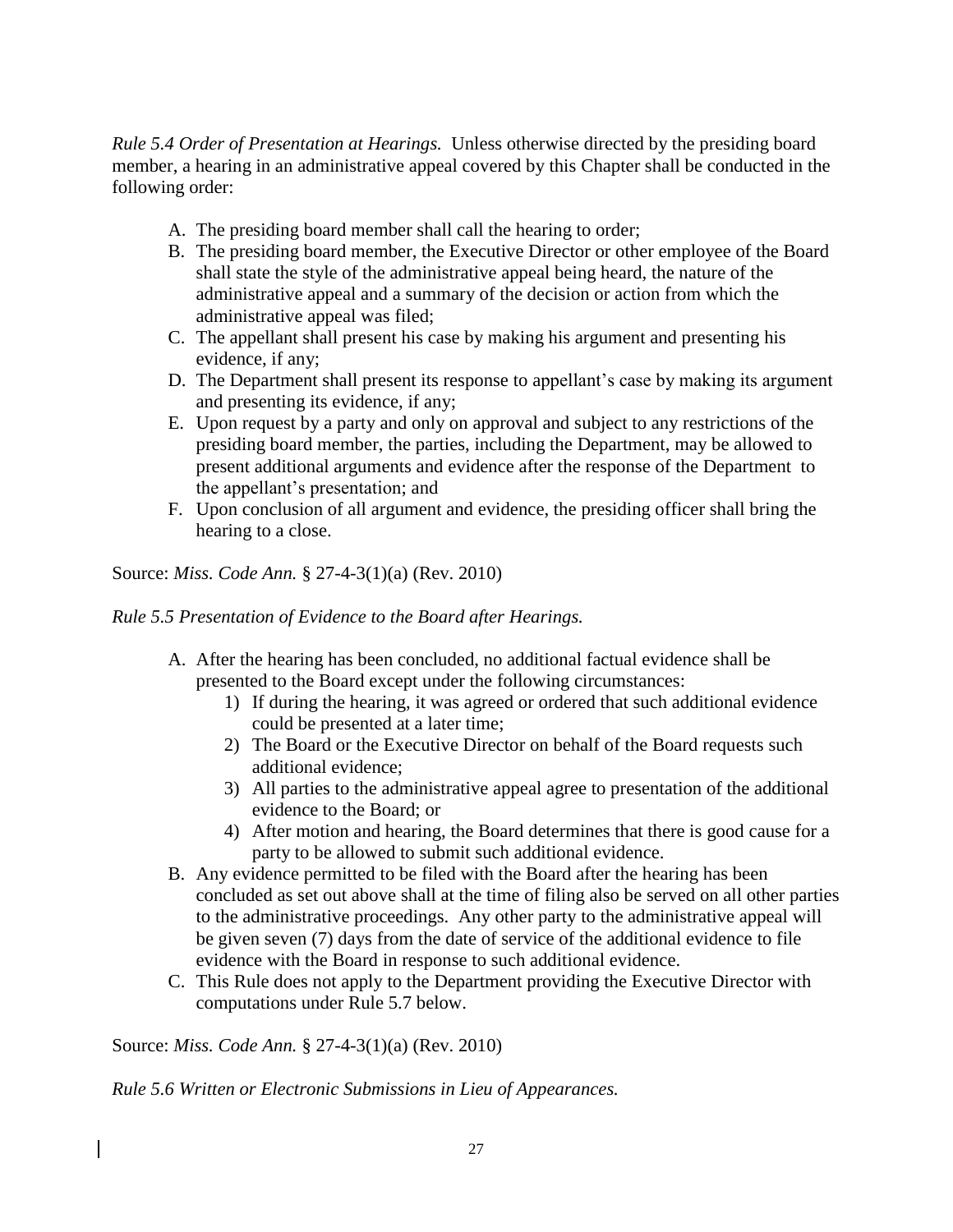- A. An appellant in an administrative appeal covered by this Chapter may request to submit his position to the Board of Tax Appeals in writing or by electronic transmission in lieu of appearing at a hearing on the appeal.
- B. Any request by an appellant to submit his position to the Board in writing or by electronic transmission in lieu of appearance at a hearing shall be made in writing and filed with the Executive Director.
- C. The Executive Director shall consider such request for written or electronic submission in lieu of appearance and advise the parties to the administrative appeal of his decision as to whether the request should be granted. If granted, the Executive Director should state in such notice the date by which appellant's written or electronic submission is to be filed with the Board. If no date is stated, the deadline for filing the written or electronic submission will be the date the administrative appeal is set for hearing before the Board.
- D. An appellant's request to submit his position in writing or by electronic transmission shall be considered to be a voluntary waiver by the appellant of his right to appear before the Board in person and shall constitute his consent to have his administrative appeal decided without a hearing if the Department also consents to the Board's consideration of the administrative appeal without a hearing as set out in subsection E below.
- E. If a request by an appellant to submit his position in writing or by electronic transmission in lieu of appearance is granted, the Department may also consent to submit its position to the Board in writing or by electronic transmission and have the administrative appeal considered and decided without a formal hearing. Upon receipt of such a written consent by the Department, the Executive Director will advise all parties in writing of the date by which the written or electronic submissions of the parties are to be filed with the Board.
- F. If a request by appellant to submit his position in writing or by electronic transmission in lieu of appearance is granted and the appellant fails to file his written or electronic submission with the Board by the date set for such filing, this failure shall constitute an involuntary withdrawal of an appeal by the appellant as set out in Rule 4.12(B) above.

*Rule 5.7 Requests for Computations and/or Additional Information*. Where the Board determines that a revised computation of the amount of tax and/or overpayment in issue is needed by the Board in its consideration of the administrative appeal covered by this Chapter, the Executive Director may request such computation from the Department. Such requests and the responses thereto may be made in person, by telephone, by electronic transmission or in writing.

Source: *Miss. Code Ann.* § 27-4-3(1)(a) (Rev. 2010)

## **Part 101 Chapter 6: Procedure for Administrative Appeal Involving Appeals Where the Hearing before the Board is Transcribed**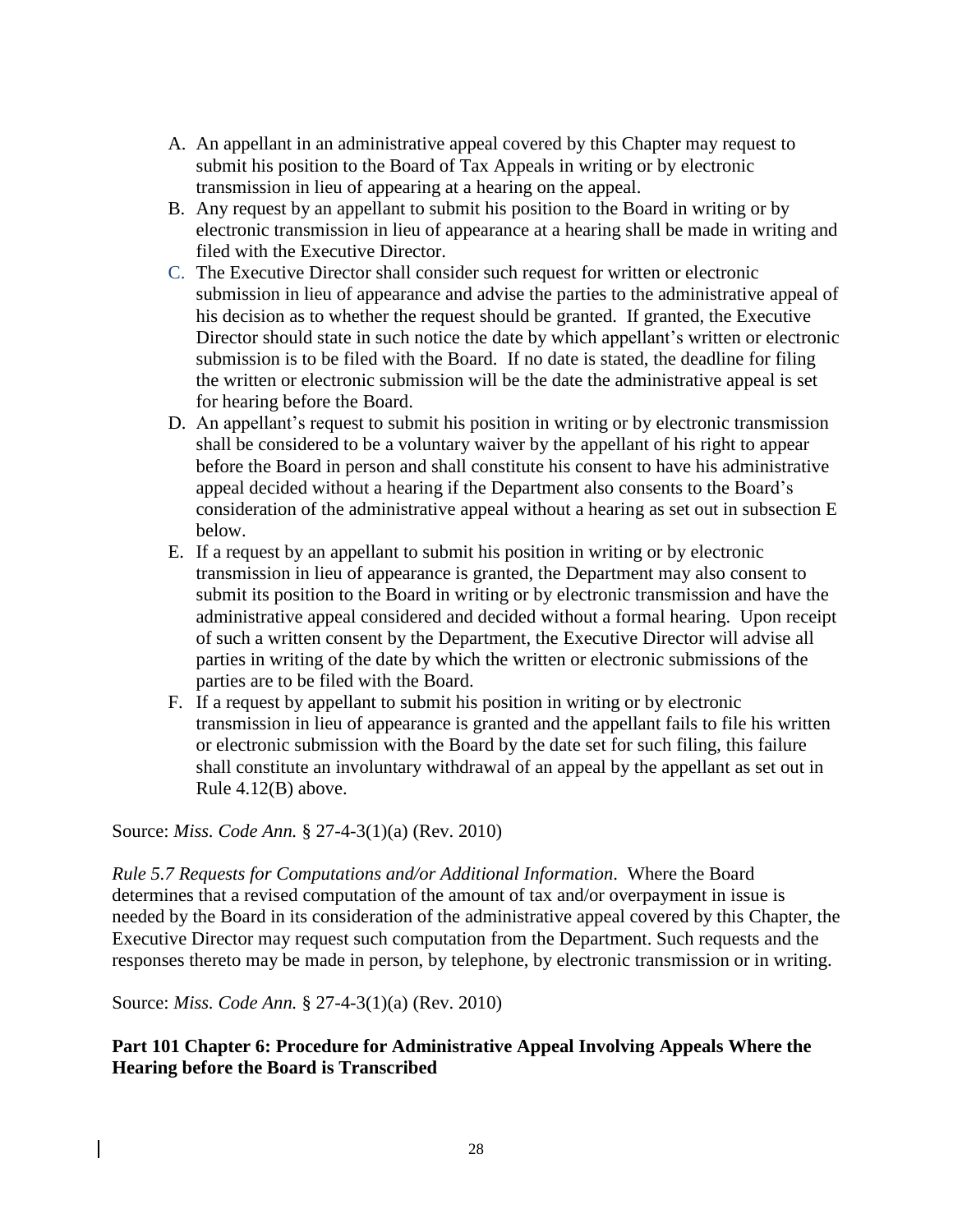*Rule 6.1 Administrative Appeals Covered by Chapter*. Besides those administrative appeals covered by Chapter 5 above, the Board is also charged with hearing a number of other types of administrative appeals from actions by the Department or the ABC Division which do not involve major tax matters and in regard to which the Board is not prohibited from making an official transcript and the judicial review of the Board's decision will be based on the record before the Board. In these administrative appeals, a complete record of the administrative appeal and of any hearings before the Board in the administrative appeal shall be created and maintained, including the taking down of any testimony at the hearing by a court reporter. This Chapter sets out the procedure to be followed in these types of administrative appeals involving record hearings. Specifically, this Chapter applies to the following administrative appeals:

- A. Any appeal from an order of the Review Board or administrative hearing officer regarding the suspension, surrender, seizure and/or revocation of a permit, IFTA license, IRP credential, IRP registration, tag, motor vehicle title or manufactured housing title;
- B. Any appeal from a Review Board order regarding the denial of a permit, IFTA license, IRP credential, IRP registration, tag, motor vehicle title or manufactured housing title;
- C. Any appeal from a decision of the ABC Division to revoke or suspend an ABC permit, qualified resort area or ABC manager status;
- D. Any appeal from a decision of the ABC Division to deny an application for the issuance, transfer or renewal of an ABC permit;
- E. Any hearing on a written objection and request for a hearing regarding an application for issuance or transfer of an ABC permit;
- F. Any appeal from a decision of the ABC Division to deny the application for a qualified resort area;
- G. Any written objection and request for a hearing regarding an application for a qualified resort area;
- H. Any appeal from a decisions of the ABC Division to deny an application for ABC manager status;
- I. Any written request for a hearing on the proposed disposal of alcoholic beverages or raw materials under Miss. Code Ann. § 67-1-18;
- J. Any appeal from a decision of the Department under Miss. Code Ann. § 27-33-41(i) to deny the objection of a board of supervisors to the Department's rejection of an application for homestead exemption; and
- K. Any appeal from a decisions of the Department regarding examination of the recapitulation of the assessment rolls of a county under Miss. Code Ann. § 27-35-113.

Source: *Miss. Code Ann.* § 27-4-3(1)(a) (Rev. 2010)

# *Rule 6.2 Method and Standard for Presentation of Evidence at Record Hearings before the Board*.

A. Since an official transcript is to be made of the hearing of an administrative appeal covered by this Chapter, the Board will only consider the testimony and documents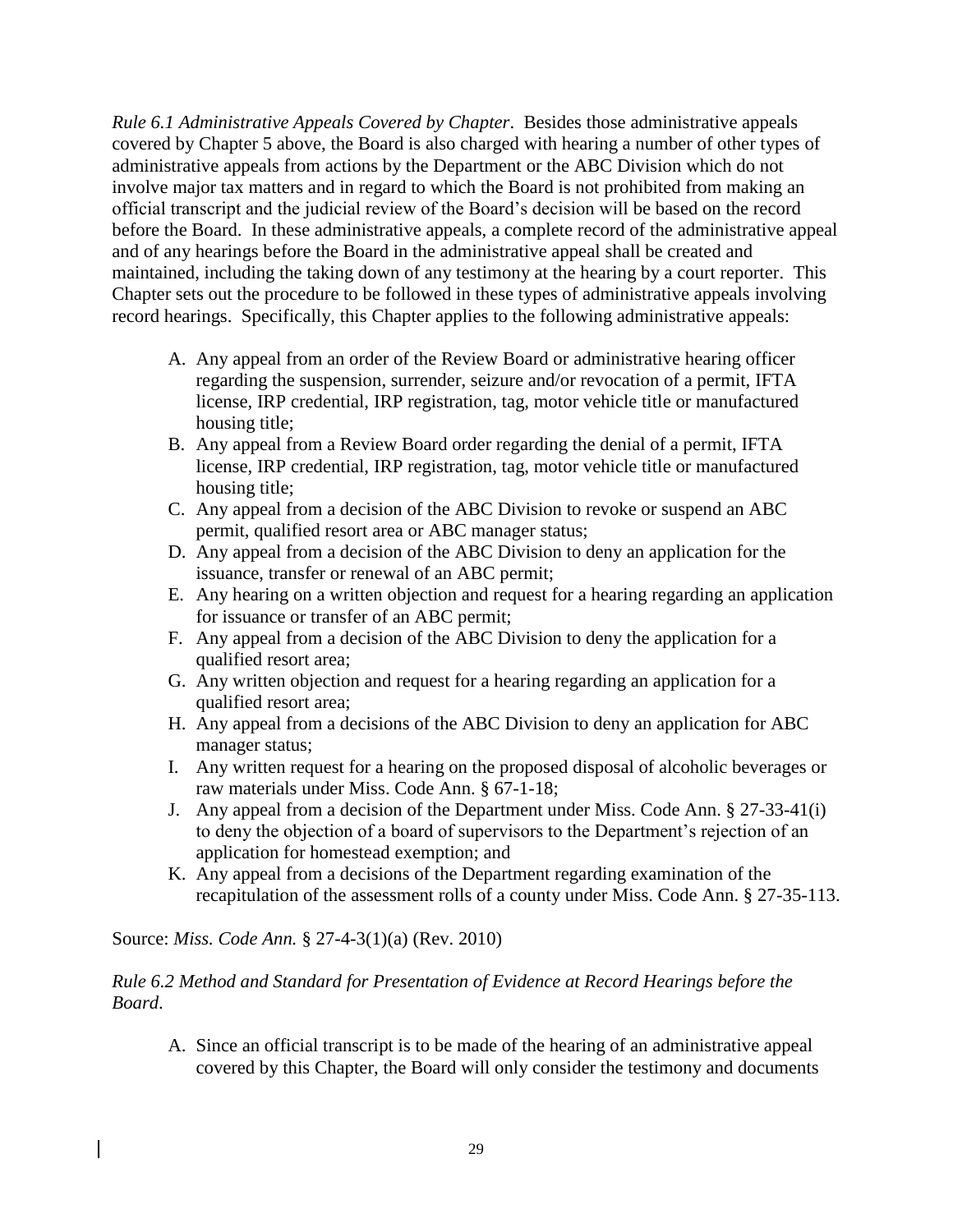introduced into evidence at the hearing, the facts and documents stipulated to by the parties and the facts of which it can take judicial notice.

- B. Except as provided in subsection C below, stipulations of fact entered into by the parties, if in writing, shall be introduced as an exhibit at the hearing before the Board, but if not in writing, shall be stated at the hearing and taken down by the court reporter as part of the record of the hearing.
- C. If an administrative appeal is submitted to the Board without a formal hearing based solely on the stipulations of the parties, the stipulation shall be signed by both parties with any stipulated documents attached and identified by exhibit numbers and the original signed stipulation with documents attached will be filed with the Executive Director.
- D. If a party offers testimony at a hearing through the examination of a witness or where a party representing himself testifies at the hearing by making a statement, the person so testifying shall be sworn in by the presiding board member or the court reporter. Any other party to the administrative appeal shall be entitled to cross-examine the person testifying and any board member may ask questions of this person.
- E. If a board member asks questions after the examination of the person by the parties has been completed, the parties to the administrative appeal will be given the opportunity to also question the person, but such questioning shall be limited to the area of examination by the board member. The order of such questioning will be determined by the presiding board member.
- F. The Mississippi Rules of Evidence will apply at hearings held in the administrative appeals covered by this chapter, but they will be relaxed. Relevant hearsay evidence may be presented and introduced into evidence unless the presiding board member determines that such evidence lacks trustworthiness.
- G. If the Department or the ABC Division determines after the action or order from which the administrative appeal was filed that there are additional and/or different facts and/or charges on which to base the order or action being appealed, these additional and/or different facts and/or charges may be used by the Department or the ABC Division in an administrative appeal under this Chapter to support its order and/or action, if the Department or the ABC Division provides the appellant with reasonable notice of such facts and charges before the hearing in the administrative appeal.
- H. Any party offering a document into evidence at the hearing before the Board in an administrative appeal covered by this Chapter shall provide all other parties to the administrative appeal and the Executive Director with a copy of the document before or at the time that the document is offered into evidence.
- I. The Board may also take judicial notice of the following without the introduction of additional evidence:
	- 1) Records and files maintained by the Board; and
	- 2) Any fact that may be judicially noticed by the courts of this state.
- J. If it is determined that the testimony of witnesses at the hearing shall be repetitive and limiting such repetitive testimony will not prejudice a party in the administrative appeal, the Executive Director, prior to a hearing, or the presiding board member, at the hearing, may direct the party or parties offering such repetitive testimony to limit the number of witnesses testifying to the same matter.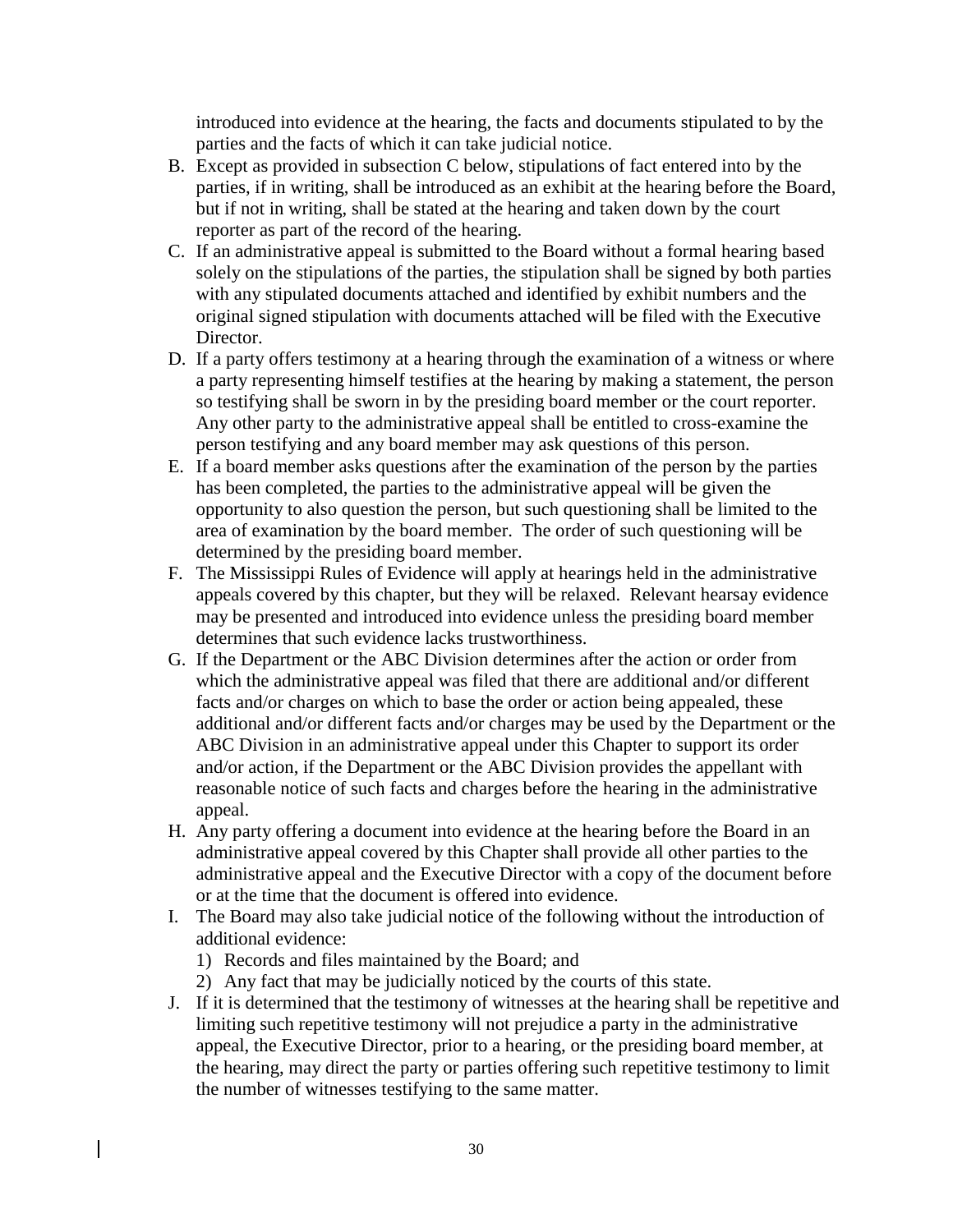*Rule 6.3 Burden of Going Forward and Ultimate Burden of Persuasion.* In any administrative appeal covered by this Chapter, the Department or the ABC Division shall have the burden of going forward to present a prima facie case of the validity of the action taken. The appellant shall have the ultimate burden of persuasion to prove that the action taken by the Department or the ABC Division was:

- A. Arbitrary or capricious;
- B. Not supported by any substantial evidence;
- C. Beyond the power of the Department or the ABC Division to make; or
- D. In violation of some statutory or constitutional right of the appellant.

Source: *Miss. Code Ann.* § 27-4-3(1)(a) (Rev. 2010)

*Rule 6.4 Order of Presentation at Hearings.* Unless otherwise directed by the presiding board member, a hearing in an administrative appeal covered by this Chapter shall be conducted in the following order:

- A. The presiding board member shall call the hearing to order;
- B. The presiding board member, the Executive Director or other employee of the Board shall state the style of the administrative appeal being heard, the nature of the administrative appeal and a summary of the decision or action from which the administrative appeal was filed;
- C. The presiding board member or the court reporter shall swear in all witnesses, including any party, who expect to testify at the hearing;
- D. If requested by a party or upon the presiding board member's own initiative, all witnesses shall be excluded from the hearing room to a location where they cannot hear the testimony of other witnesses in the hearing, except for those witnesses who are either a natural person who is a party to the administrative appeal or an officer or employee of a party which is not a natural person and who has been designated by the party's attorney to be the party's representative at the hearing;
- E. Any stipulation of facts and/or documents between the parties shall be admitted into evidence;
- F. Each party shall be given the opportunity to make an opening statement;
- G. The Department or the ABC Division shall present its evidence;
- H. If the administrative appeal involves a written objection and request for hearing in regard to an application for issuance or transfer of an ABC permit and/or an application for a qualified resort area, the party filing such written objection and request for hearing shall present his evidence;
- I. If the administrative appeal involves multiple written objections and requests for hearing in regard to an application for issuance or transfer of an ABC permit and/or an application for a qualified resort area, the presiding hearing officer shall determine the order in which such objectors shall present their evidence;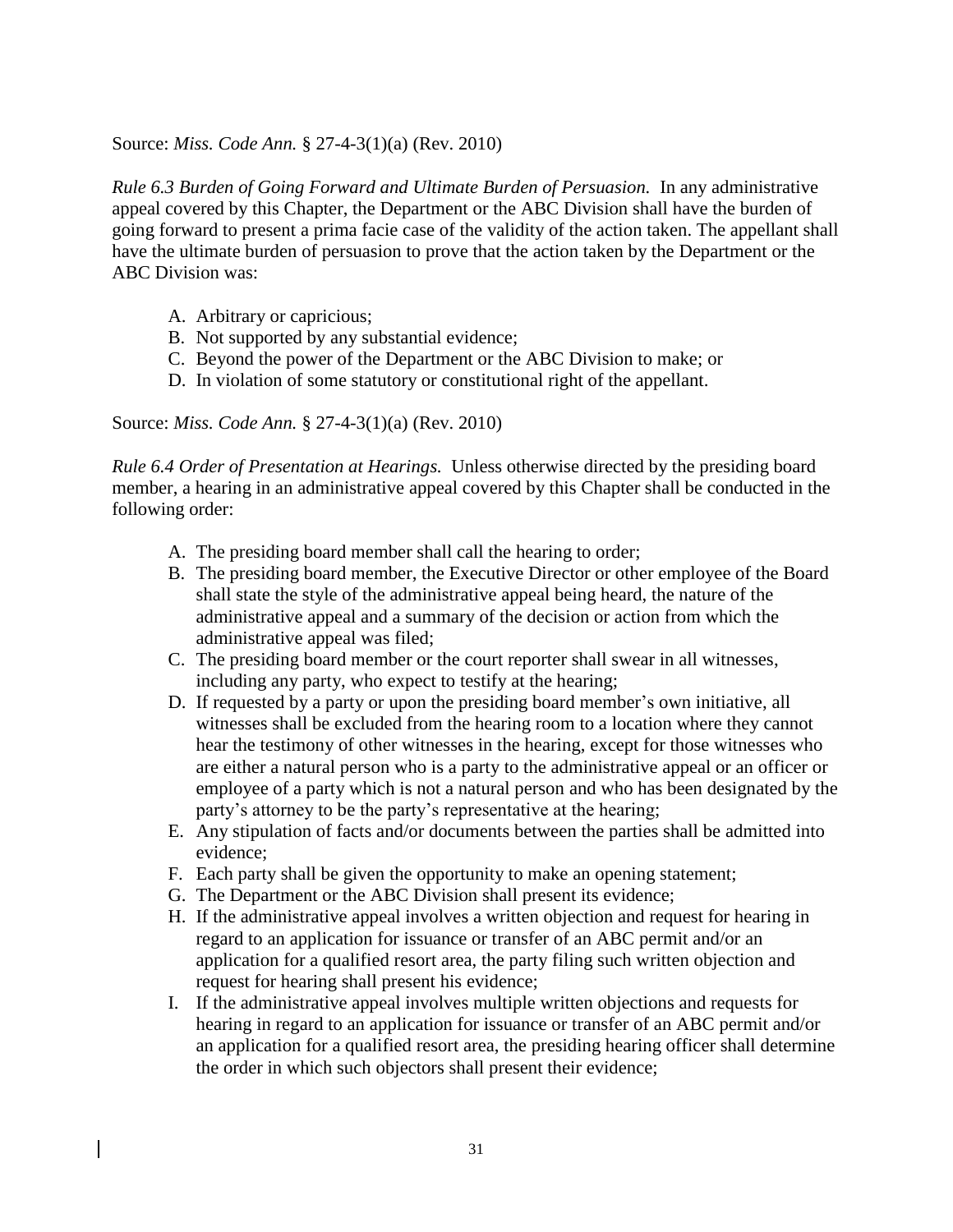- J. The appellant who filed the written appeal with the Executive Director initiating the administrative appeal and/or is the applicant for the ABC permit or qualified resort area to which the written objection and request for hearing referred to in subsection H was filed shall present his evidence;
- K. Upon request by a party and only on approval and subject to any restrictions of the presiding board member, the parties may be allowed to present additional evidence after the close of the appellant's case;
- L. Each party shall be given the opportunity to make a closing argument; and
- M. Upon conclusion of all arguments and evidence, the presiding board member shall bring the hearing to a close.

## *Rule 6.5 Written or Electronic Submissions in Lieu of Appearances not Permitted, but Submission of Administrative Appeals on Stipulation Allowed.*

- A. Since the administrative appeals covered by this Chapter require that a record be made of the hearing before the Board, an appellant may not request to submit his position to the Board of Tax Appeals in writing or by electronic transmission in lieu of appearing at a hearing on the appeal. The failure of an appellant and his designated representative, if any, to appear at the hearing shall constitute an involuntary withdrawal of the administrative appeal under Rule 4.12(B) above.
- B. Notwithstanding subsection A above, if all parties to an administrative appeal under this Chapter stipulate to the facts and documents in the administrative appeal, the parties may request that the administrative appeal be submitted to the Board on such stipulation. The filing with the Executive Director of such a request signed by all parties shall constitute a waiver by all parties to a formal record hearing before the Board. If granted, the Executive Director shall set the dates by which the stipulation of facts and documents signed by all parties is to be filed and the date by which the written arguments of the parties are to be filed. In such administrative appeal covered by this Chapter which is submitted on a stipulation, the Board's consideration of the facts in this appeal will be limited to those facts set out in the stipulation and in the stipulated documents and any facts of which it can take judicial notice under Rule 6.2(I) above.
- C. The stipulation and the stipulated exhibits filed with the Executive Director in an administrative appeal submitted to the Board on a stipulation as set out in subsection B above shall constitute the record made before the Board in the administrative appeal.

### Source: *Miss. Code Ann.* § 27-4-3(1)(a) (Rev. 2010)

*.*

### *Rule 6.6 Payment of Cost for Preparation of the Record on Appeal.*

A. Any appellant appealing from an order of the Board to Court in regard to an administrative appeal covered by this Chapter, before filing his appeal in Court, shall pay to the Executive Director the amount of the estimate provided by the Executive